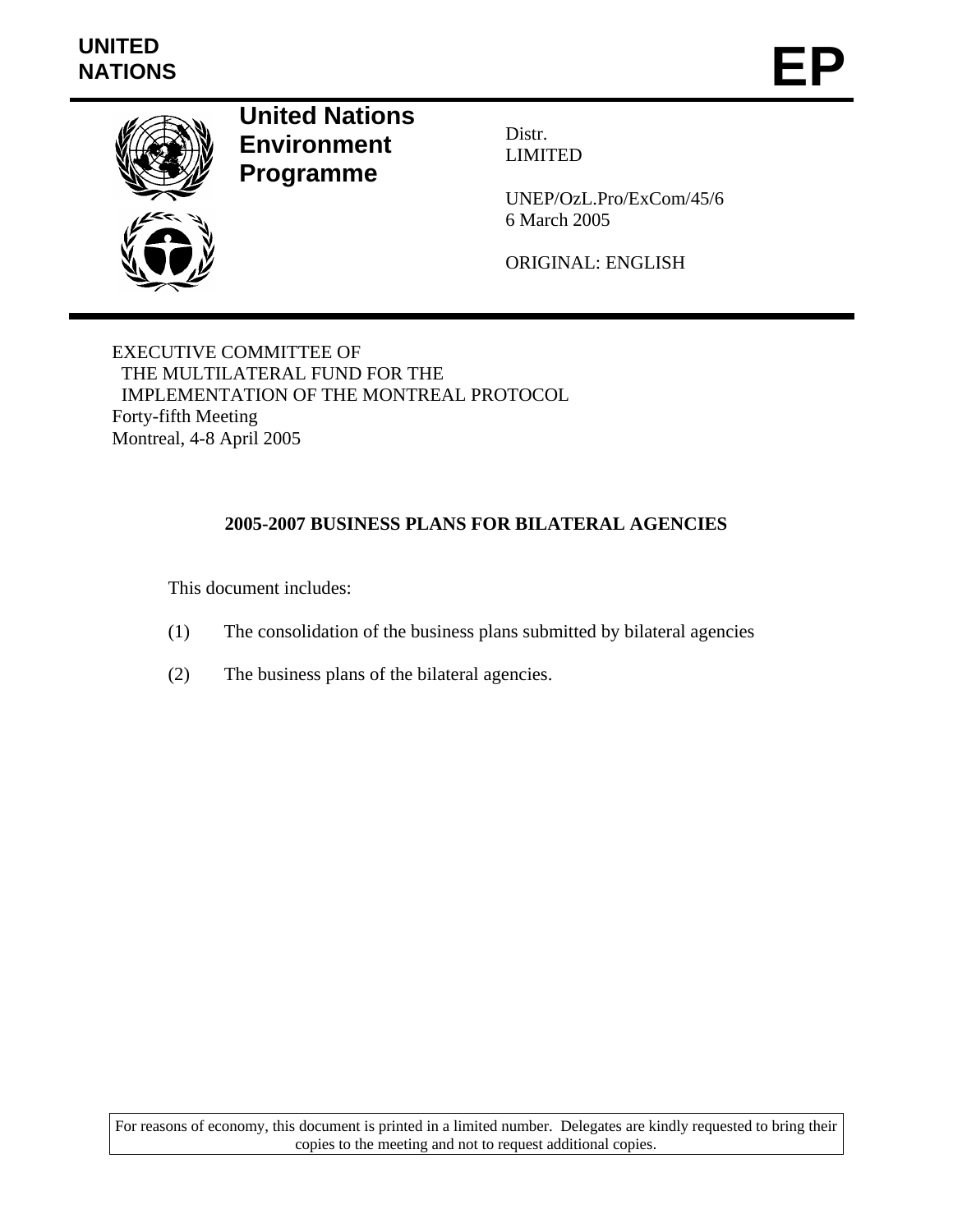# **COMMENTS AND RECOMMENDENDATIONS FROM THE FUND SECRETARIAT**

### **Introduction/Background**

1. The Executive Committee decided to allow flexibility in the year for which bilateral projects would be credited, provided that bilateral agencies submitted their work plans at the beginning of the year in time for the Secretariat to transmit them to the Executive Committee for consideration during discussions of the business plans at the Committee's first meeting of the year (decision  $25/13(a)$ ).

2. The Secretariat sent reminder letters to those countries with bilateral activities, and to those that were considering bilateral activities in 2005-2007, asking them to indicate their activities for the years 2005, 2006, and 2007, by country, amount of phase-out and cost of the activity. Bilateral agencies were provided with a preliminary list of activities planned for the triennium by the implementing agencies and an updated version of the model three-year phase-out plan.

3. The following non-Article 5 countries provided business plans most of which consist solely of business plan tables: Canada, France, Germany, Italy, Japan and Sweden. These documents are included as Annexes I through VI to the present document.

4. Based on the submitted business plans, bilateral agencies intend to conduct activities during 2005 in 21 Article 5 countries, excluding regional projects. Those countries include: Afghanistan, Angola, Botswana, Central African Republic, China, Cote D'Ivoire, Croatia, Cuba, India, Iran, Jamaica, Kenya, Laos, Lesotho, Madagascar, Mauritius, Namibia, Papua New Guinea, Romania, Serbia and Montenegro and Sri Lanka.

5. Table 1 presents planned bilateral activities in 2005 by type of activity. In the past, most bilateral activities had been non-investment activities. In 2005, 92 per cent of the planned level of expenditure for bilateral agencies is for investment projects and sector phase-out plans.

#### Table 1

| <b>Type</b>                          | 2005       | 2006      | 2007      |
|--------------------------------------|------------|-----------|-----------|
| <b>Institutional Strengthening</b>   | 220,686    | 0         | 220,686   |
| Investment                           | 188,812    | 622,741   | 852,906   |
| <b>Substance or Sector Phase-out</b> | 20,178,403 | 4,322,825 | 3,680,798 |
| <b>Project Preparation</b>           | 104,750    | 83,900    |           |
| Refrigerant Management Plan          | 43,759     | 79,100    | 148,732   |
| <b>Technical Assistance</b>          | 1,357,470  | 2,547,888 | 600,000   |
| <b>Total</b>                         | 22,093,880 | 7,656,454 | 5,503,122 |

# **Planned Bilateral Activities By Type (US\$)**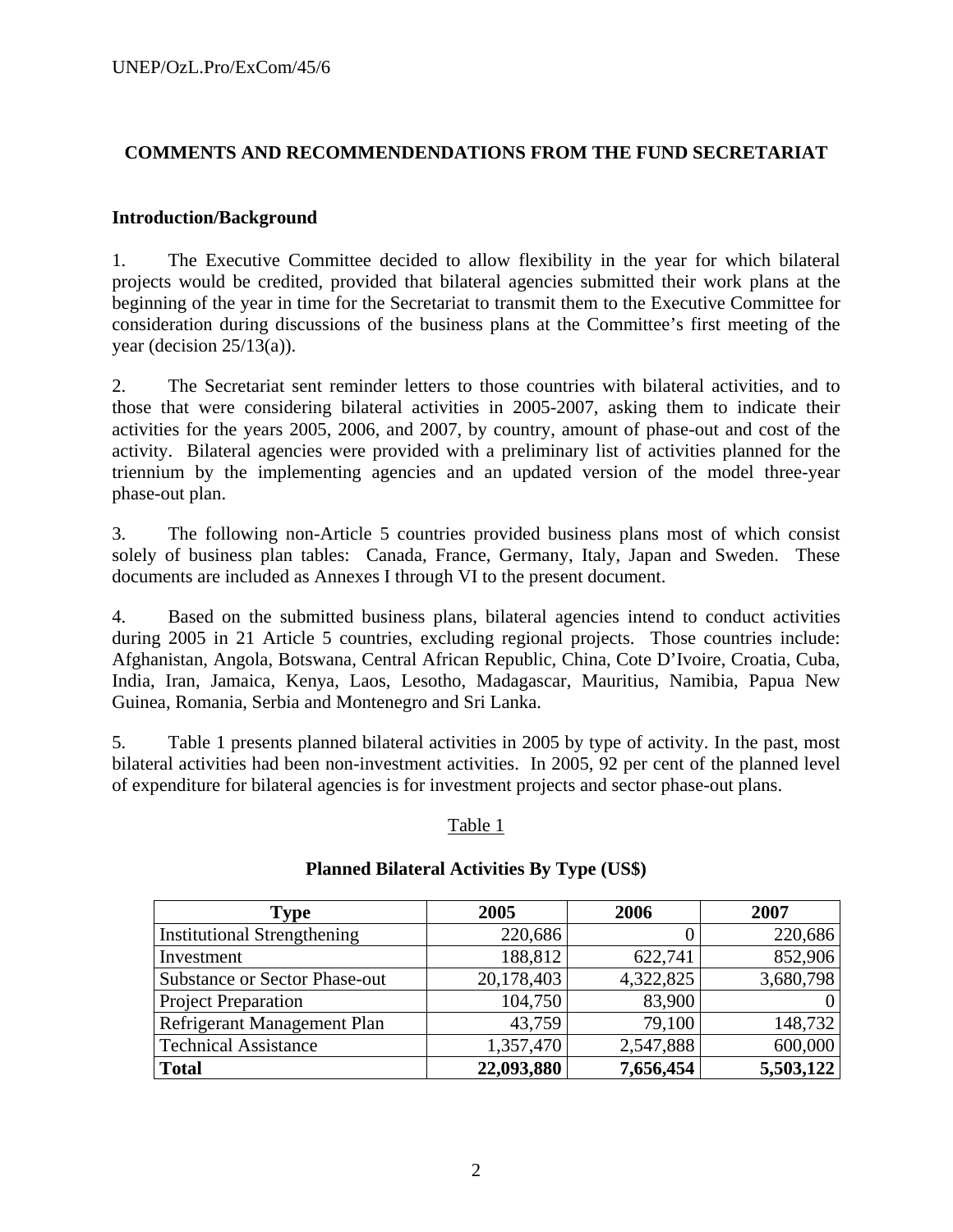6. The total value of activities included in the bilateral business plans for 2005 is US \$22,093,880. Data for Switzerland and the United States of America for the annual tranches that will be submitted in 2005 is included despite the fact that neither country submitted a business plan. It should be noted, however, that traditional bilateral donors such as Finland and Spain did not submit bilateral business plans and, therefore, the total value of bilateral activities could increase.

# **Bilateral business plans and the three-year phase-out model**

7. Table 2 presents the amount of phase-out expected to result from bilateral activities:

# Table 2

# **Phase-out from Bilateral Activities by Substance (in ODP tonnes)**

| <b>Substance</b> | 2005  | 2006  | 2007 |
|------------------|-------|-------|------|
| CFCs             | 342.2 | 348.1 | 212  |
| Methyl Bromide   | 535.5 | 12.0  | 18.0 |
| <b>Total</b>     | 877.7 | 360.1 | 221  |

8. Only Canada, France, Germany and Italy specified ODS phase-out for their activities. The phase-out associated with the Swedish project is included in the implementing agencies' business plans, since the Swedish bilateral agency is working jointly with the World Bank. When submitted, bilateral activities may account for a larger amount of ODS phase-out because no phase-out was indicated for one sector phase-out project and one RMP activity. Moreover, no level of ODS phase-out was assigned for technical assistance or training projects, as required by decision 35/57 for non-LVCs.

# **COMMENTS ON BILATERAL BUSINESS PLANS**

9. The Fund Secretariat reviewed each bilateral donor's business plan and provided comments on several of the proposed activities. This section of the document summarizes some of the information contained in the bilateral business plans by donor country.

# **Canada**

10. Canada's 2005 business plan (Annex I) includes three activities valued at US \$205,060. Those activities include a refrigeration servicing terminal phase-out management plan, a methyl bromide technical assistance project and a halon technical assistance project. Twenty per cent of Canada's pledged contributions for 2005 amounts to US \$990,967.

# **France**

11. France's 2005 business plan (Annex II) includes eight activities valued at US \$2,367,409. Those activities include three project preparations, one RMP update and four national or terminal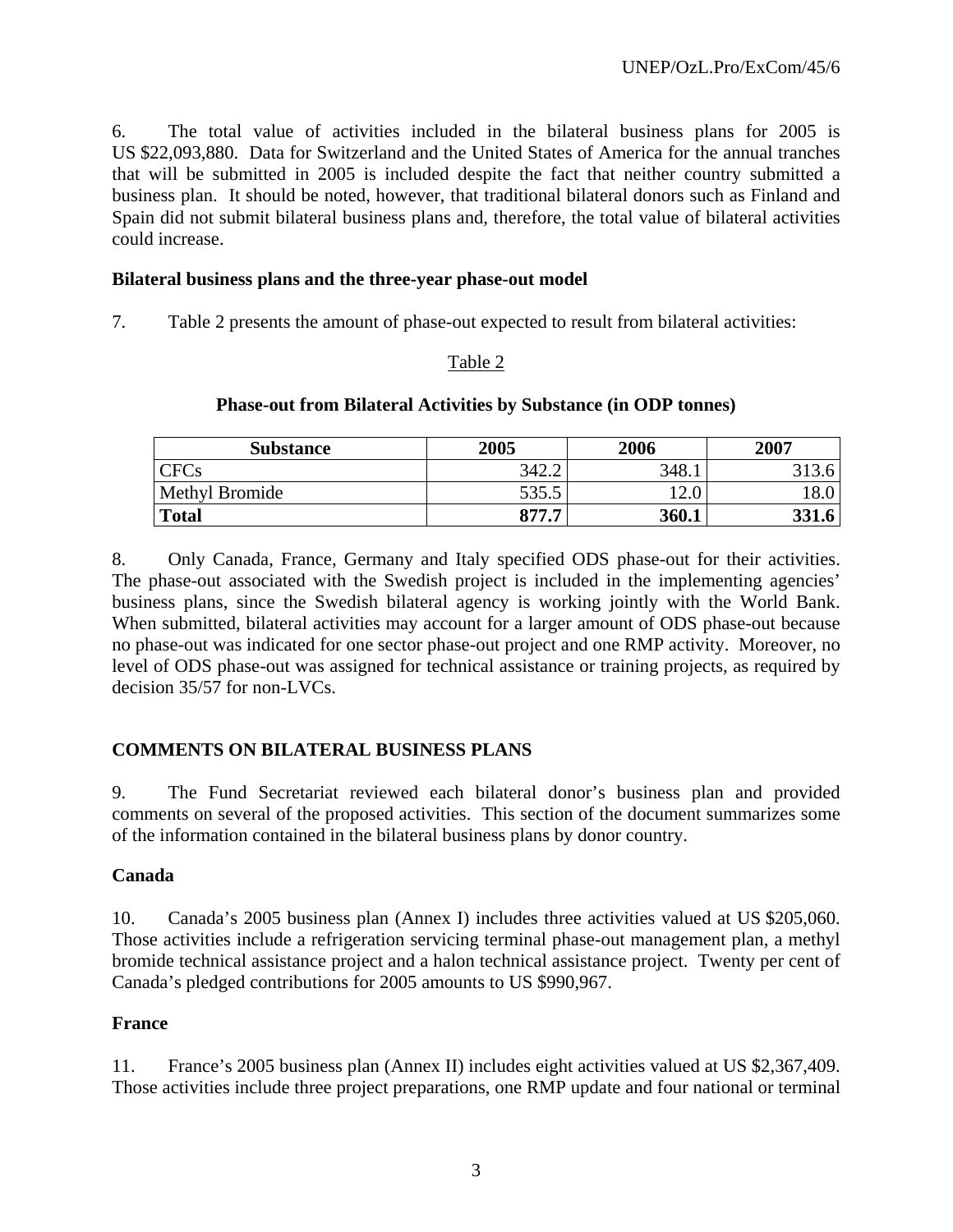phase-out plans. Twenty per cent of France's pledged contributions for 2005 amounts to US \$2,503,738.

12. Concerning a possible overlap on the preparation of a TPMP in Côte d'Ivoire, France indicated that it would conduct the preparation work alone, but the RMP implementation itself would be carried out in cooperation with UNIDO, provided that Côte d'Ivoire agrees. UNEP was also planning an RMP/TPMP in Côte d'Ivoire and was asked to co-ordinate with France and UNIDO to avoid any overlap.

# **Germany**

13. Germany's 2005 business plan (Annex III) includes ten activities valued at US \$2,046,926. Twenty per cent of Germany's pledged contributions for 2005 amounts to US \$3,782,888. The value of multi-year agreements already approved is US \$1.75 million in 2005 and US \$4.2 million in 2006.

# Business plan value exceeds the maximum level of bilateral contributions for 2003-2005

14. German bilateral contributions for the 2003-2005 triennium would exceed 20 per cent of Germany's allocation for the triennium if Germany fulfils its commitment to provide institutional strengthening and the contributions to the annual tranches of India's and Namibia's CFC phase-out plans. Members may recall that a similar issue was raised at the  $44<sup>th</sup>$  Meeting with regard to Germany's commitments in relation to the annual tranche of Brazil's National CFC Phase-out Plan, which was subsequently deferred until the next triennium.

15. The amount submitted to the  $45<sup>th</sup>$  Meeting, plus the remaining commitments in Germany's 2005 business plan, exceeds Germany's maximum level of bilateral contributions by US \$264,084. Those committed activities include US \$220,868 in institutional strengthening projects in Angola (US \$160,868) and Papua New Guinea (US \$60,000), and US \$217,525 in commitments to annual tranches for CFC phase-out agreements in India (US \$113,000) and Namibia (US \$104,525).

16. Germany indicated that it was aware that the volume of its business plan exceeded 20 per cent of the German contribution. It indicated that the rationale for this was that GTZ is required by a decision of the German Parliament to completely cover the German bilateral contribution for every triennium. In order to achieve this mandate from the Government, GTZ needs to maintain a certain level of over-planning, since projects rarely get approved at the level originally proposed.

17. Nevertheless, Germany has indicated that it was negotiating with Angola and Papua New Guinea to seek their approval for a 2006 submission of their institutional strengthening projects, and with India to delay part of the 2005 annual tranche until the first meeting of 2006. Germany agreed to report to the  $45<sup>th</sup>$  Meeting on the status of its negotiations to move the funding of these activities to 2006.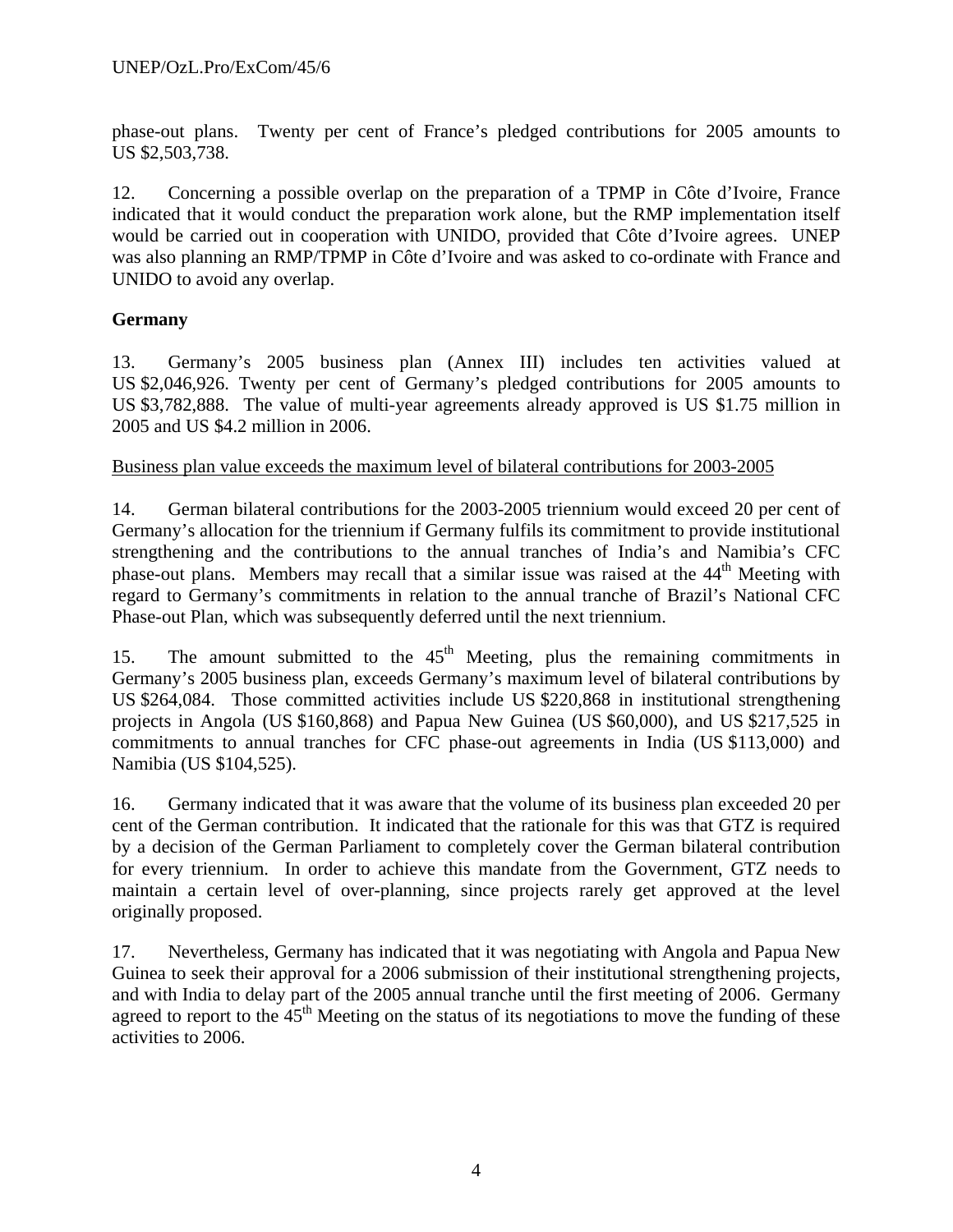# Planned Activities in 2006-2008 and Replenishment

18. Germany's planned activities in 2006 and 2007, plus its committed funding for 2008, amount to US \$9.536 million. Germany's level of contribution for the current triennium is 11.92 per cent of total pledged contributions. In order for Germany to deliver its planned activities in 2006 and 2007 and its committed activities for 2008, the level of pledged contributions for the 2006-2008 triennium would have to be US \$398 million. Germany indicated that it was attempting to allocate between 50 and 70 per cent of the current triennium's funding to its planning for the next triennium. It indicated that it would continue to monitor its planning and make any necessary adjustments.

# Potential Overlaps

19. There is a possible overlap with planned UNEP training activities in Afghanistan, where US \$226,000 will be requested for UNEP in 2005. Germany's training project in Afghanistan would start in 2006 and continue in 2007 at the amount of US \$300,000 per year. Germany indicated that it would be able to clarify the possible overlap only after a workshop that is scheduled for March 2005.

# **Italy**

20. Italy's 2005 business plan (Annex IV) includes one activity valued at US \$4,470,000 for methyl bromide phase-out in China. Twenty per cent of Italy's pledged contributions for 2005 amounts to US \$1,961,184 and US \$5,883,552 for the 2003-2005 triennium. No bilateral co-operation was approved for Italy in 2003 or 2004, but Italy submitted business plans for 2003, 2004, and 2005. Therefore, pursuant to decision 25/13, once the request is submitted and approved, funds would be allocated to Italy's bilateral contributions for the years 2003 to 2005.

# **Japan**

21. Japan's 2005 business plan (Annex V) includes four activities valued at US \$6,941,902. Twenty per cent of Japan's pledged contributions for 2005 amounts to US \$6,952,000. All but US \$20,000 of Japan's business plan is for the annual tranches of three multi-year projects.

# Project preparation for capacity building in China

22. The remaining US \$20,000 in Japan's business plan is for project preparation to develop a capacity-building project to address HCFC management in China. The project relates to decision 44/64, which anticipated a revised paper on enhancing capacity building to be submitted to the  $45<sup>th</sup>$  Meeting.

#### Possible overlaps in 2006

23. Japan included several new activities in its 2006 business plan, for which values were not indicated, including activities in Afghanistan, Bhutan and Indonesia. The Secretariat noted that other agencies were already addressing ODS phase-out needs in the case of Afghanistan and Bhutan. Concerning Indonesia, the Secretariat noted that most of the possible assistance has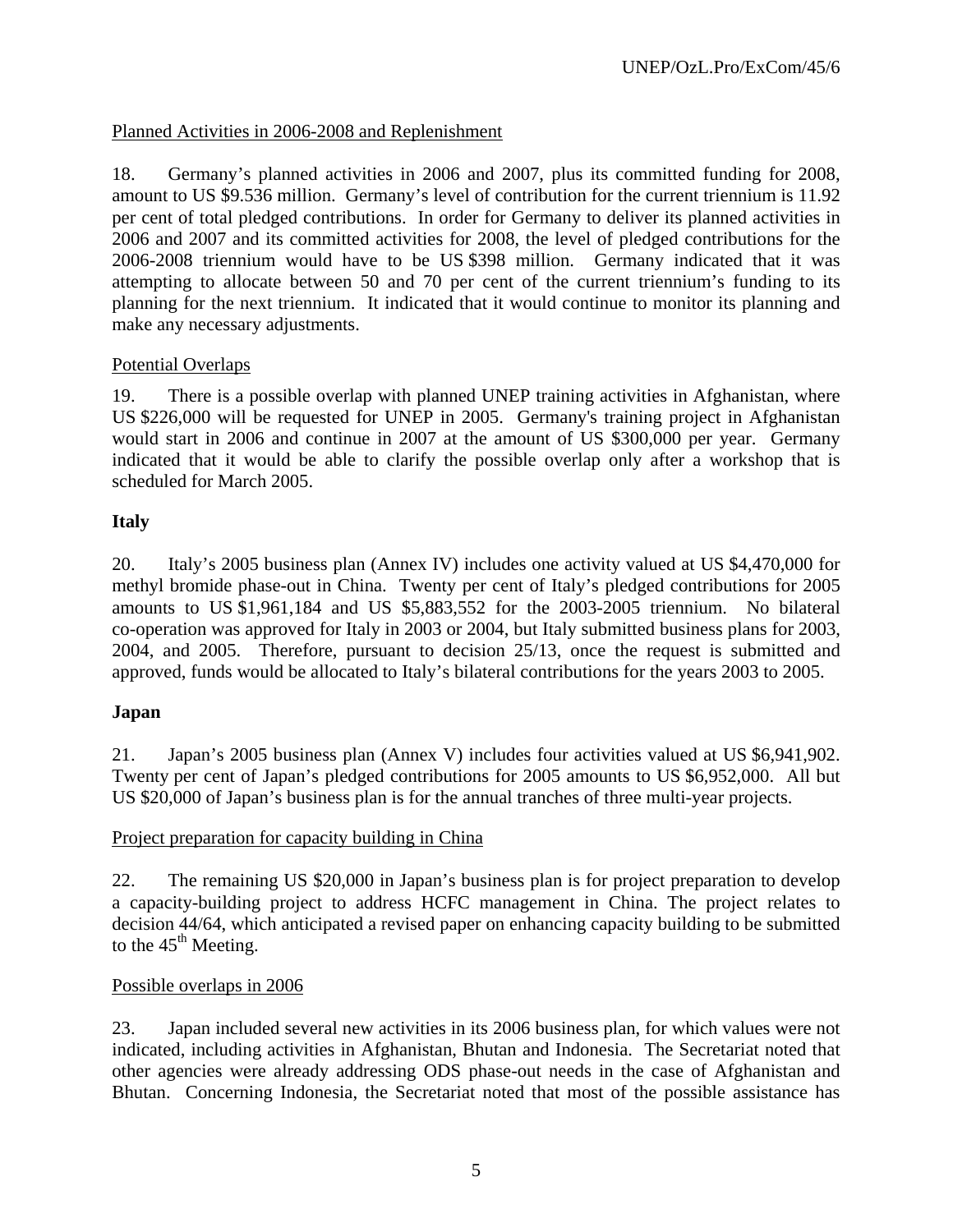already been approved for this country. Japan indicated that, with regard to Afghanistan and Bhutan, it was communicating with UNEP's CAP team and the newly established NOUs of Afghanistan and Bhutan to identify possible activities. Japan is interested in implementing a project to enhance institutional strengthening by providing assistance in strategic planning in both countries. Japan intends to identify further project details at the next regional network meeting.

# Capacity building and ODS destruction in Indonesia in 2006

24. Japan also included potential technical assistance in Indonesia that would be part of Japan's 2006 business plan. Japan indicated that specific needs were to be identified as a result of a workshop in consultation with Indonesian authorities at the end of February 2005. Japan intends to explore the possibility of contributing to some enhancement of IS in close coordination with UNEP. Japan also indicated that Indonesia has some needs with regard to the disposal of contaminated CFCs and surplus halons, and was exploring support schemes pursuant to the potential elaboration of further guidelines for the funding of projects for ODS collection, recovery, recycling and destruction, based on the report by the Secretariat (decision 44/63).

# Innovative financing in the Asia and Pacific Region in 2006

25. Japan included US \$200,000 in its 2006 business plan for technical assistance in the Asia and Pacific region. Japan indicated that the funding was for consultation workshops and demonstration projects on innovative financing. It indicated that, while the detailed content of the proposed workshop has yet to be decided, the target of the proposed workshop would be stakeholders directly involved in the scheme in each country in the region, especially: chiller owners and local funding authorities.

# **Sweden**

26. Sweden's 2005 business plan (Annex VI) includes 4 activities valued at US \$397,568. Twenty per cent of Sweden's pledged contributions for 2005 amounts to US \$397,693.

# **Switzerland**

27. Switzerland will be submitting one activity valued at US \$290,015 to be funded through bilateral cooperation in 2005. The activity consists of Switzerland's contribution to the 2005 annual funding tranche for India's servicing sector phase-out project. Twenty per cent of Switzerland's pledged contributions for 2005 amounts to US \$489,528.

# **United States of America**

28. United States of America will be submitting one activity valued at US \$5,375,000 under bilateral cooperation in 2005. The activity consists of the US contribution to the 2005 annual funding tranche for China's accelerated production sector phase-out project. Twenty per cent of United States of America's pledged contributions for 2005 amounts to US \$6,952,000.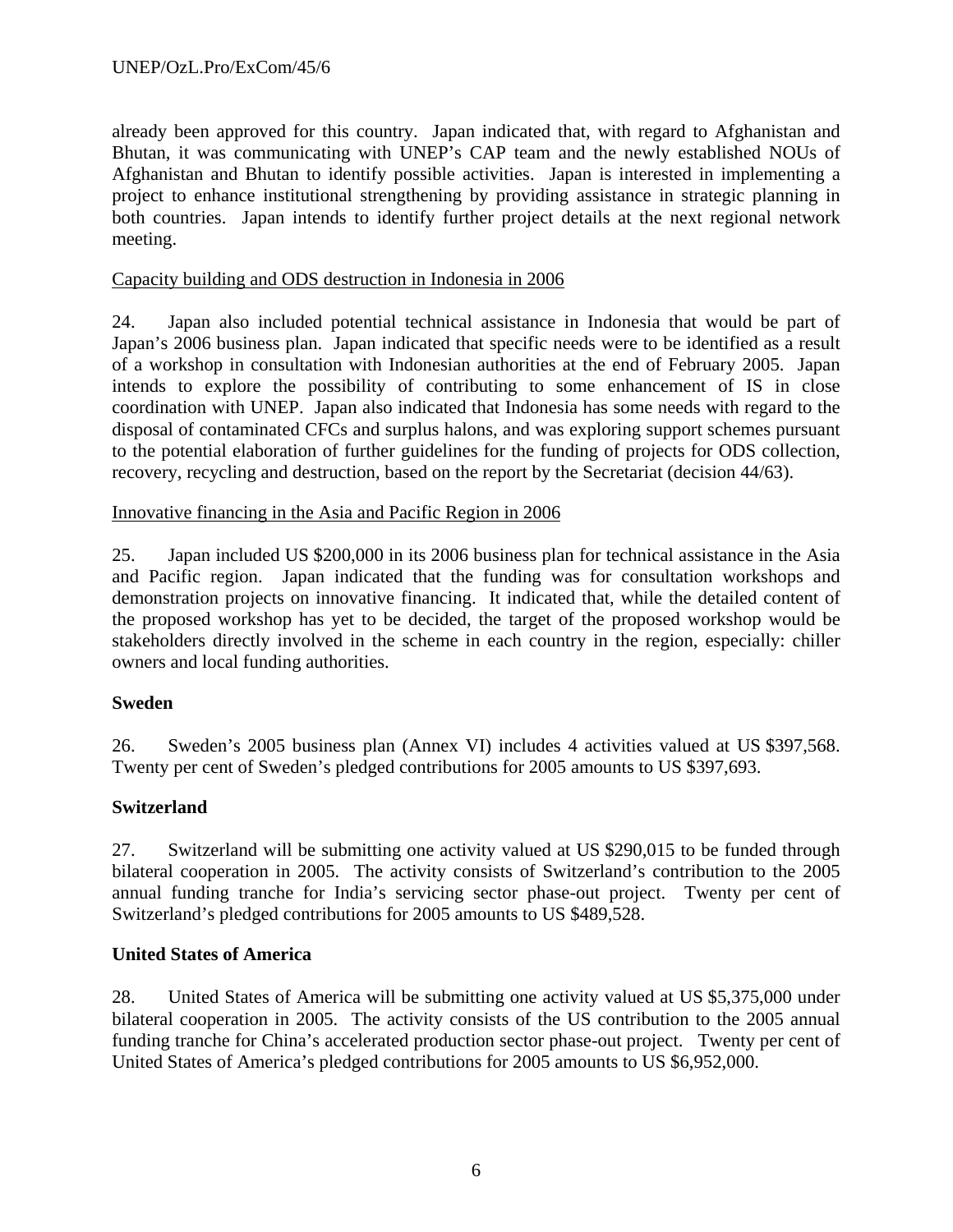#### **RECOMMENDATIONS**

The Executive Committee may wish to consider:

- 1. Noting with appreciation the 2005-2007 business plans on bilateral cooperation submitted by: Canada, France, Germany, Italy, Japan and Sweden, as addressed in UNEP/OzL.Pro/ExCom/45/6;
- 2. [Noting that Germany had received agreement from the Governments of Angola, India, and Papua New Guinea to defer funding for activities in Germany's 2005 business until 2006];
- 3. Deciding to maintain the following activities in the business plans and/or to request that the following activities be reconsidered or removed from the business plans:
	- (a) In Germany business plan:
		- (i) Potential overlaps in the planned activities in Afghanistan;
	- (b) In Japan business plan:
		- (i) Project preparation for capacity building in China;
		- (ii) Possible overlaps in planned capacity building activities in Afghanistan, Bhutan and Indonesia;
		- (iii) ODS destruction in Indonesia; and
		- (iv) Innovative financing in the Asia Pacific Region.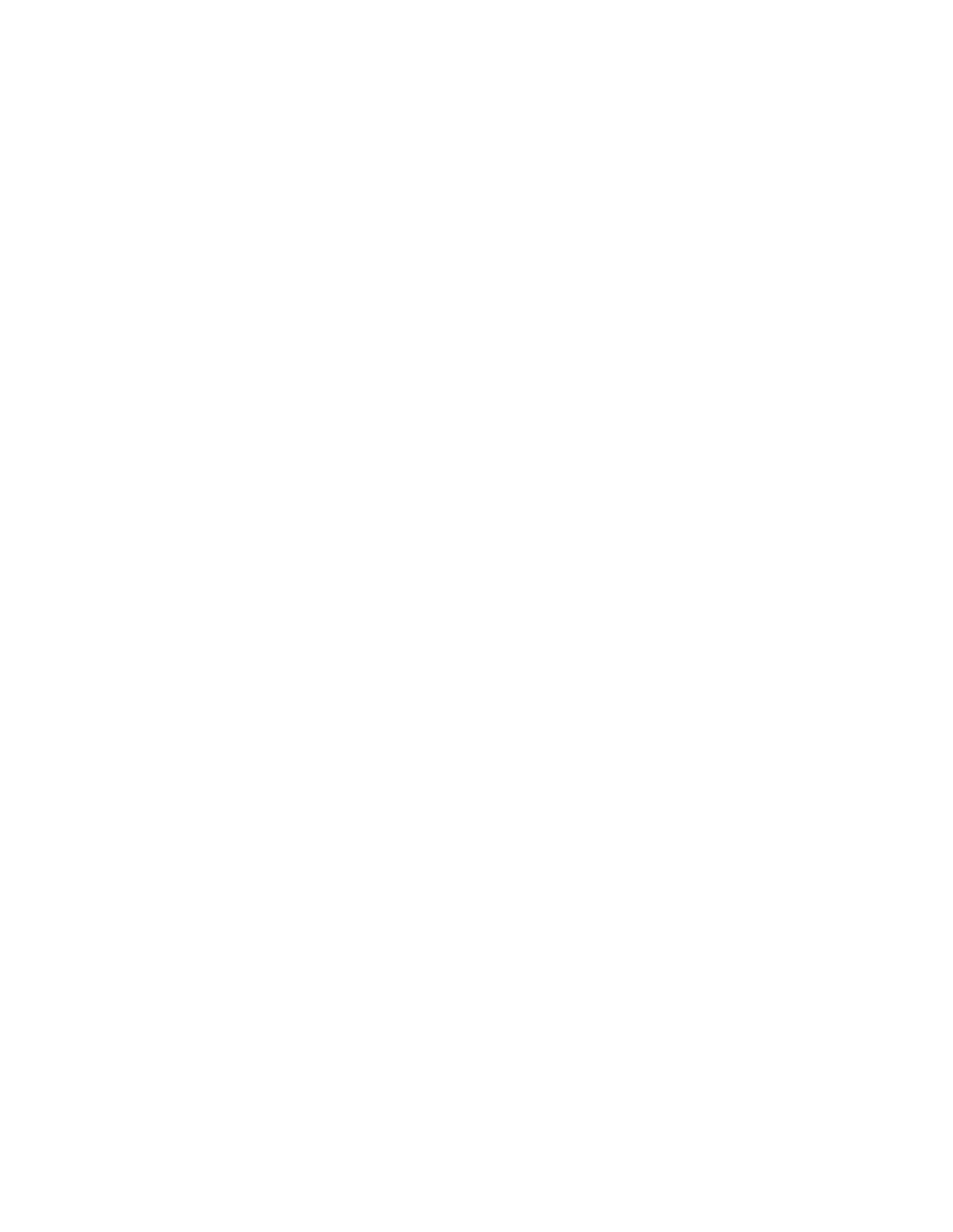# **ANNEX I**

**2005-2007 BUSINESS PLAN FOR CANADA**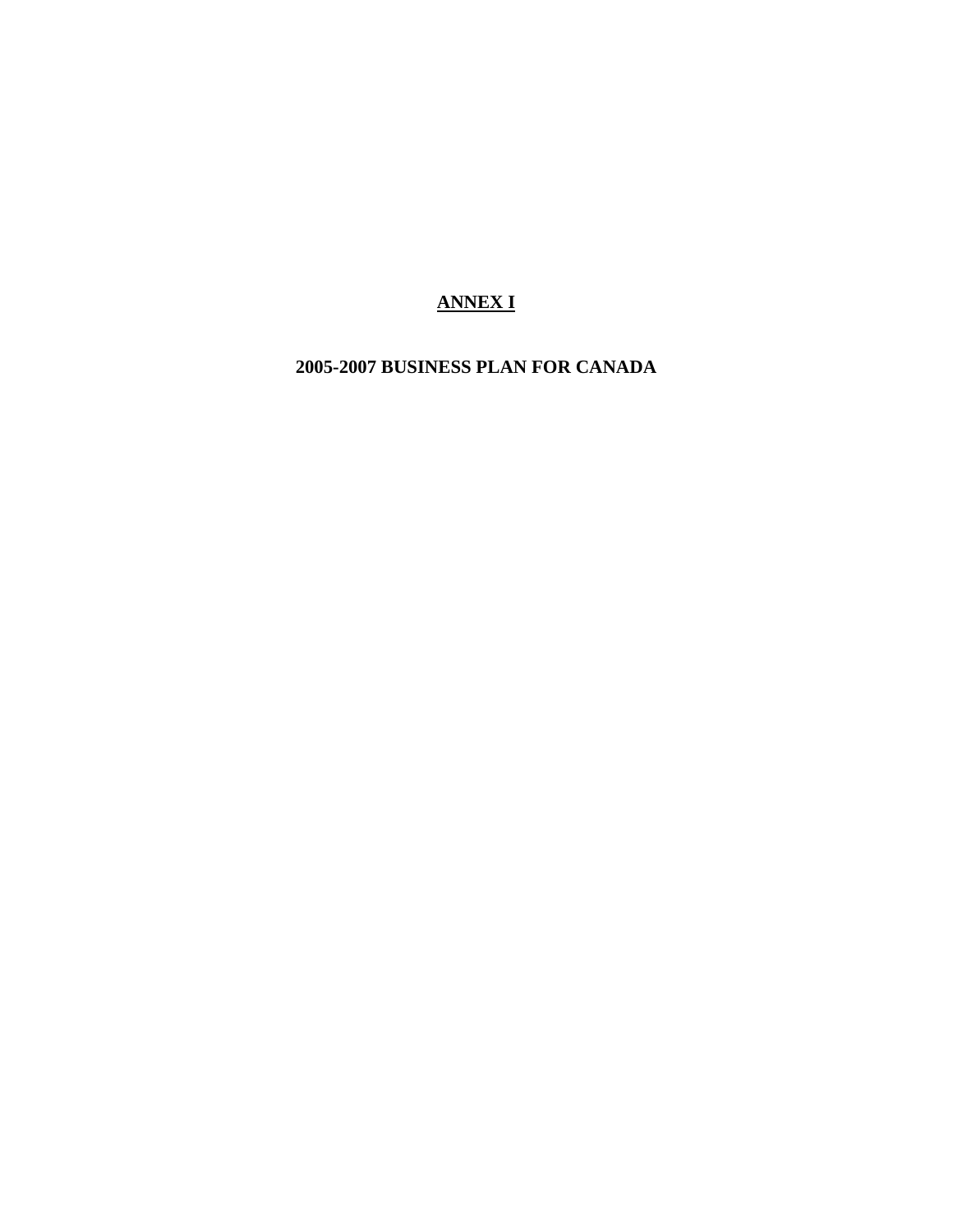# **CANADA'S 2005-2007 BUSINESS PLAN UNDER THE MULTILATERAL FUND Prepared February 11, 2005**

# **1. INTRODUCTION**

During 2005-2007, Canada will be focusing on the implementation of approved bilateral projects and will explore opportunities for Refrigerant Management Plan (RMPs) Updates and chiller projects in several countries. Given that guidelines for chiller projects and RMP Updates (for 100% CFC reduction) are yet to be decided by the Executive Committee, only two new small projects are proposed at this point, with a view to including more projects in the business plan once the guidelines are approved. In addition to these two new projects, the second phase of the Cuba CFC Terminal Phase-Out Plan (TPMP) will be submitted together with cooperating agencies.

# **2. PROJECTS TO BE SUBMITTED DURING 2005-2007**

# **Cuba: Terminal Phase-Out Management Plan (TPMP) for CFCs, 2nd tranche**

This TPMP was approved at the  $43<sup>rd</sup>$  ExCom meeting to eliminate Cuba's remaining unfunded CFC consumption, all in the refrigeration and air conditioning sector, between 2004 and 2009. It is implemented in cooperation with UNDP, France and Germany (lead agency) and will assist Cuba in complying with the 2005, 2007 and 2010 CFC phase-out targets. The Canadian component of the TPMP was initiated at the end of 2004, when an agreement was signed between Cuba and Canada. Under this agreement, the first tranche of funding approved for Canada, US \$400,000, will be disbursed on the procurement of tools and recovery and recycling machines (R&R) and associated training workshops. The process for the procurement is currently underway. The second tranche is expected finance the development and implementation of a public awareness strategy to promote the objectives of the TPMP.

Planned contribution from Canada in 2005-2007: US \$62,000 (excluding support costs) (see attached table for details) ODP to be phased out under Canadian component in 2005: To be determined Planned date of submission:  $45<sup>th</sup>$  Meeting of ExCom (second tranche)

# **Jamaica: Technical Assistance to Phase Out Methyl Bromide**

Jamaica's non-QPS methyl bromide (MB) consumption was 1.5 ODP T in 2003, mostly concentrated in the storage sector. Given the small amount of MB consumption, a technical assistance project will be developed to phase out this entire consumption and will be supported by appropriate MB control legislation. The project will likely include training on integrated pest management techniques, as well as identification and promotion of alternatives to MB in the storage sector. This project was planned to be submitted in 2004, but preparation has been delayed. It is now expected to be submitted at the  $46<sup>th</sup>$  ExCom meeting.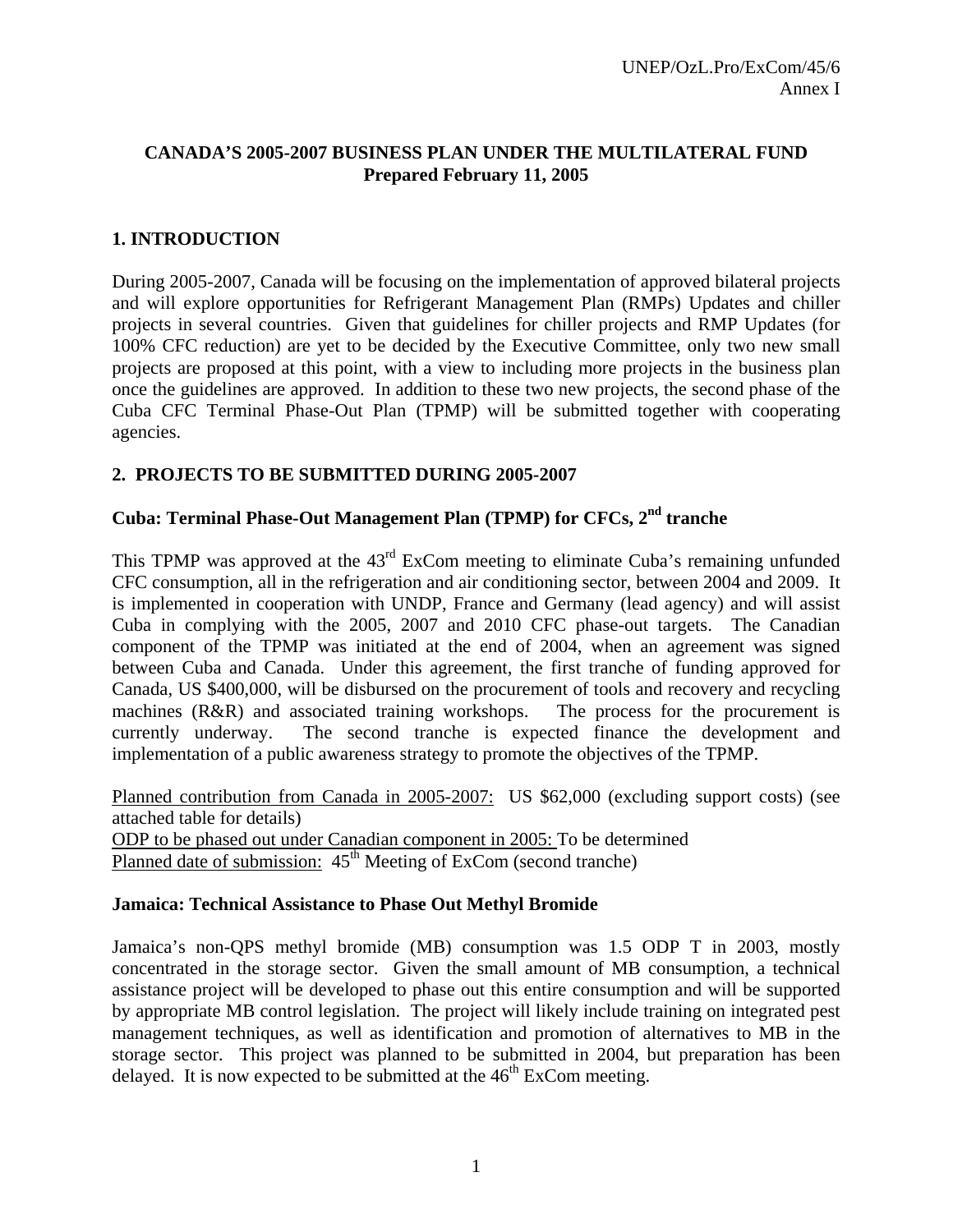UNEP/OzL.Pro/ExCom/45/6 Annex I

Total estimated cost of project (all from Canada): US \$75,000 (excluding support costs) Total ODP to be phased out: 1.5 ODP T Planned date of submission: 44<sup>th</sup> Meeting of ExCom

### **Regional Caribbean: Halon Management Plan Update**

Since 2000, Canada has been collaborating with UNEP in the implementation of a Regional Halon Management Plan for the English-Speaking Caribbean, with the participation of six countries. Significant progress has been made to date under the project, including the implementation of three technical workshops with stakeholders, the development of halon plans and inventories in five of the six countries, the implementation of halon legislation in four of the countries, the provision of halon recovery equipment to two countries and the establishment of a halon information clearing house for the region at the University of West Indies (Trinidad and Tobago). The budget of this project has been practically exhausted, but some work is remaining to sustain the activities of the clearing house and provide adequate halon recovery and recycling equipment to the countries which require it. Hence, in accordance with Decision 44/8, which allows submission of Halon Banking Updates for countries which received less than US \$50,000 for their halon banking projects, a proposal will be submitted for the consideration of the ExCom.

Total estimated cost of project (all from Canada): US \$60,000 (excluding support costs) Total ODP to be phased out: n/a Planned date of submission:  $47<sup>th</sup>$  Meeting of ExCom

# **3. PLANNED ACTIONS IN 2004 TO IMPLEMENT APPROVED PROJECTS**

#### Benin: RMP

The only remaining activity under this project is the training of environmental inspectors and an assessment of the results of the project. A Train-the-Train workshop for inspectors has been planned for the week of March 21. The follow-up training and project review is expected to be completed by mid-2005. At that time, it will be discussed with Benin and UNEP if an RMP Update may be prepared for submission in 2006.

#### Bolivia: RMP

Training of technicians and customs officers is underway and expected to be completed in 2005. Public awareness activities and an ODS monitoring database have also been implemented. The recovery and recycling (R&R) component of the RMP has been initiated and it is expected be completed in early 2006. Bolivia may be ready for an RMP Update in mid-2006.

#### Chile: RMP

About half of the technicians targeted for training (about 2000) have received training and a code of good practice is being developed. Implementation of R&R is awaiting the adoption of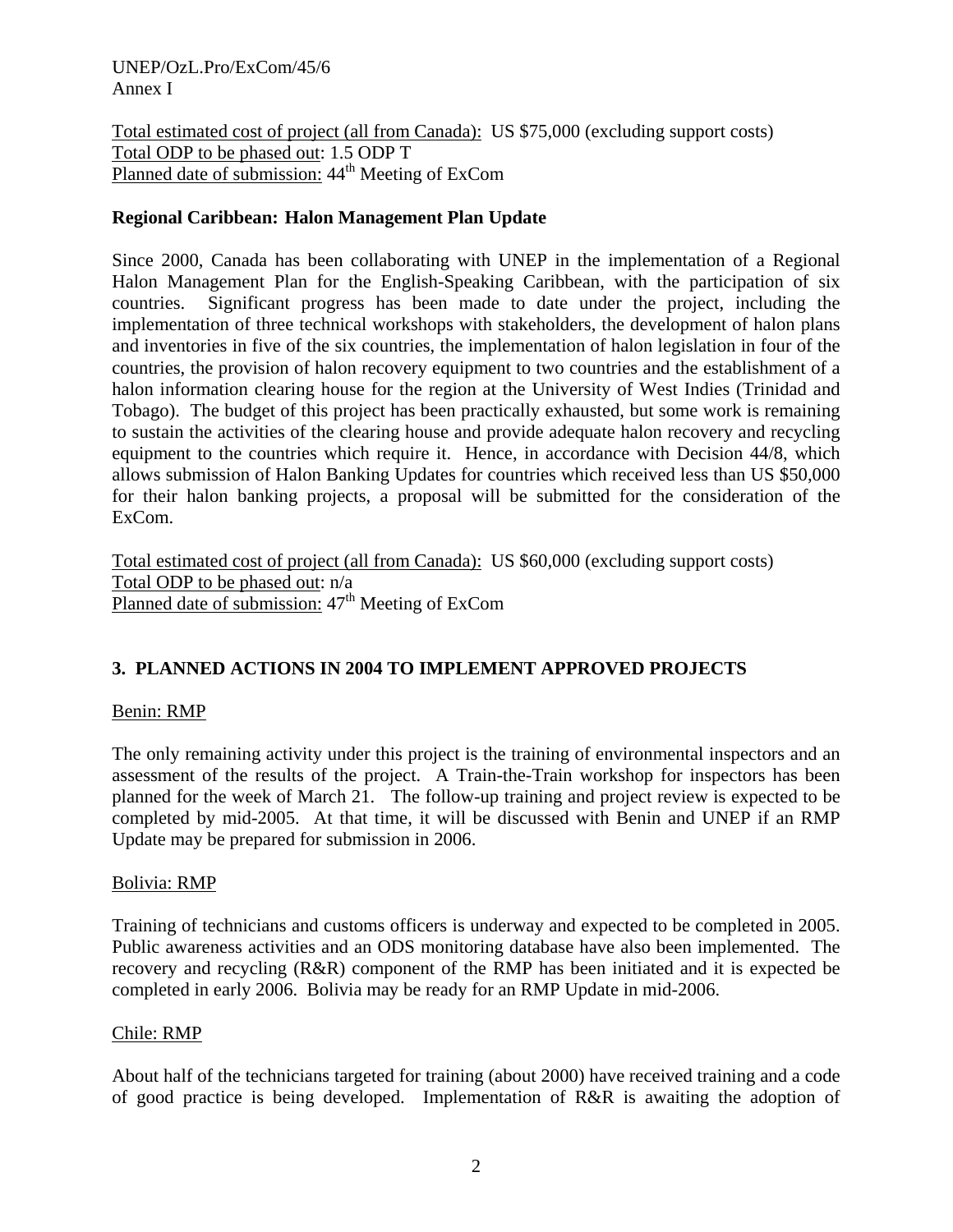required legislation, expected in 2005. Depending on when the legislation is in fact adopted, Chile may be ready for an RMP Update as early as mid-2006.

#### Colombia: Training of Customs Officers

Over 200 customs officers have received training. An evaluation of the project is now underway and expected to be finalized by mid-2005.

#### Cuba: TPMP

As described above.

#### India: National Halon Bank Management Plan

This project is being implemented in collaboration with Australia. The Canadian component of the project, installation and operation of a halon recycling/reclamation facility, was completed in 2003. The facility became operational and was officially inaugurated in August 2004, with representation by the High Commissioners of Australia and Canada. Canada will work with Australia on remaining technical assistance activities to be completed by Australia in 2005.

#### Jamaica: CFC Terminal Phase-Out Management Plan

Phase I of the TPMP, implemented in cooperation with UNDP, is completed and a review of this phase have been undertaken and presented to the ExCom. Phase II of the Canadian component has began in late 2004 and should be completed by the end of 2005, in time for Jamaica to meet its January 2006 deadline for 100% CFC phase-out.

#### Kenya: Methyl Bromide Demonstration Project

Two workshops to promote alternatives to methyl bromide for grain storage, including integrated pest management are being planned for March 2005 and will finalize this demonstration project.

#### Mexico: Technical Assistance to Phase-out Methyl Bromide

Canada is responsible for implementing the component of this project focused on phasing out MB in the storage sector. Initiation of activities has been delayed until the completion of a demonstration project implemented by UNDP, but the project is expected to begin implementation in mid-2005.

#### Regional: Halon Management Plan for English-Speaking Caribbean Region

As described above.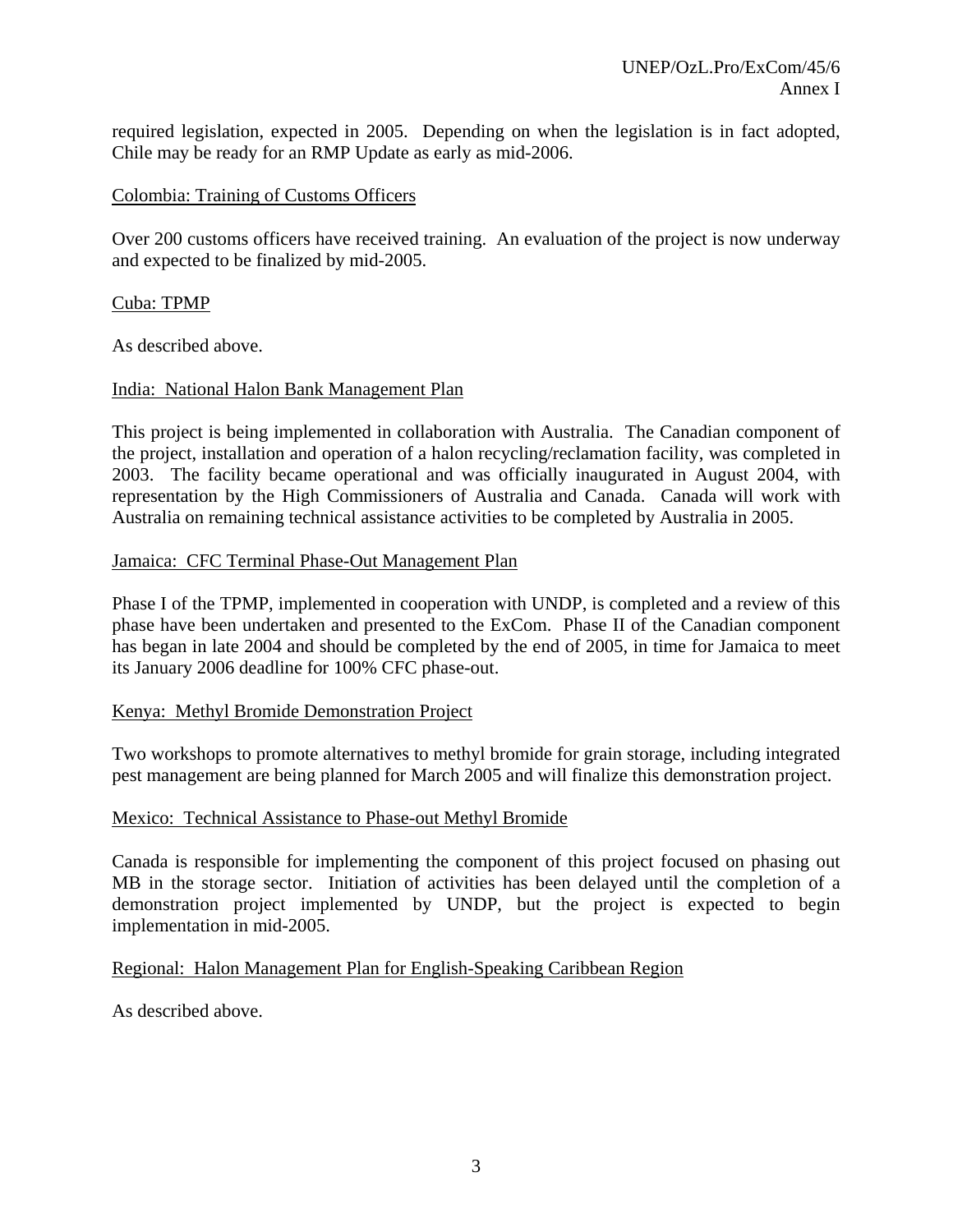#### UNEP/OzL.Pro/ExCom/45/6 Annex I

### St.Kitts and Nevis: RMP

Activities for this RMP are nearly completed. Only one last phase of training for customs officers is remaining for 2005.

### St. Lucia: RMP Update

Implementation of this RMP Update was initiated in 2004 with the implementation of training activities and the purchase of recovery and recycling equipment. In 2005, R&R equipment will be distributed to technicians and further training will take place, along with a retrofit demonstration project.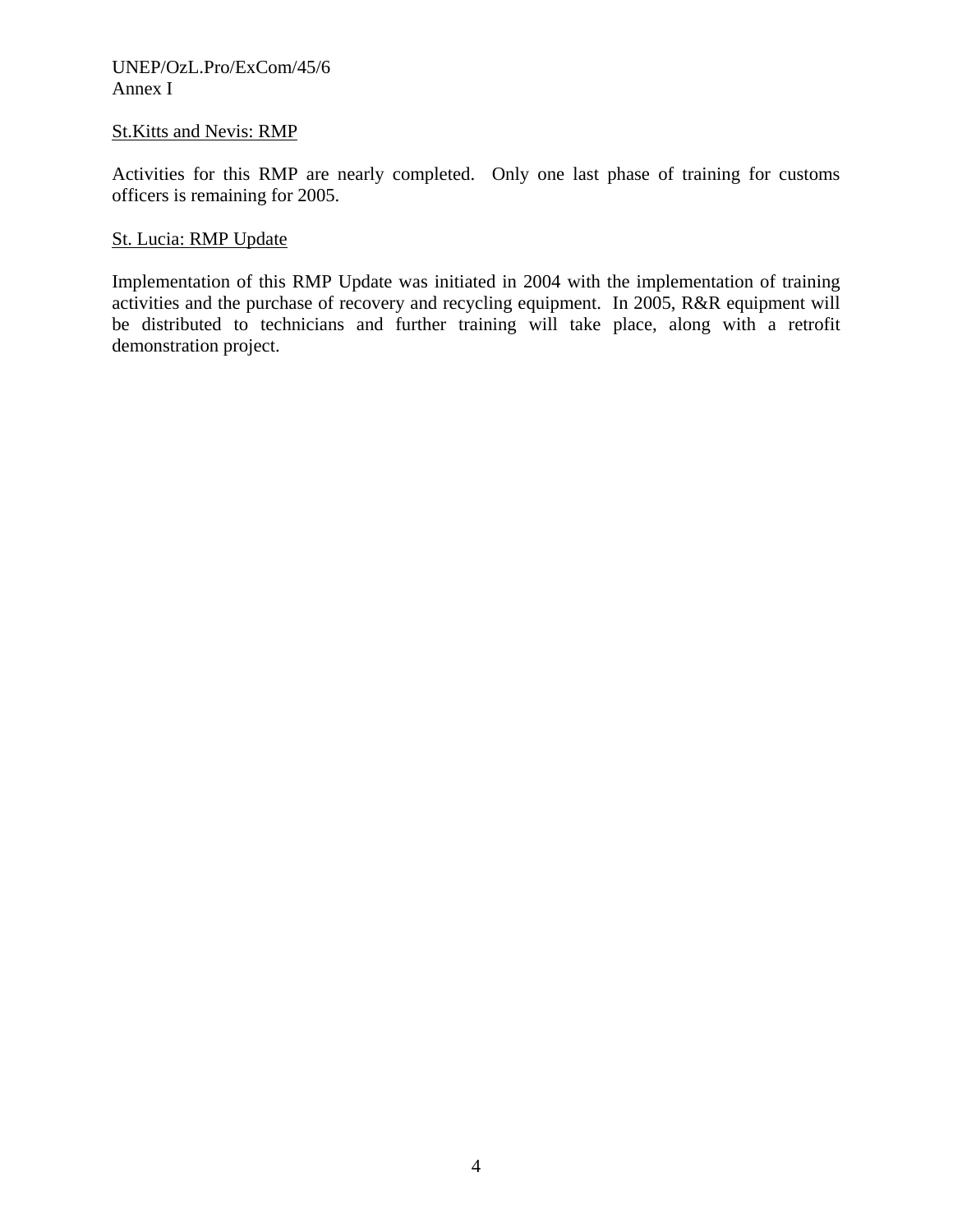# **ANNEX II**

# **2005-2007 BUSINESS PLAN FOR FRANCE**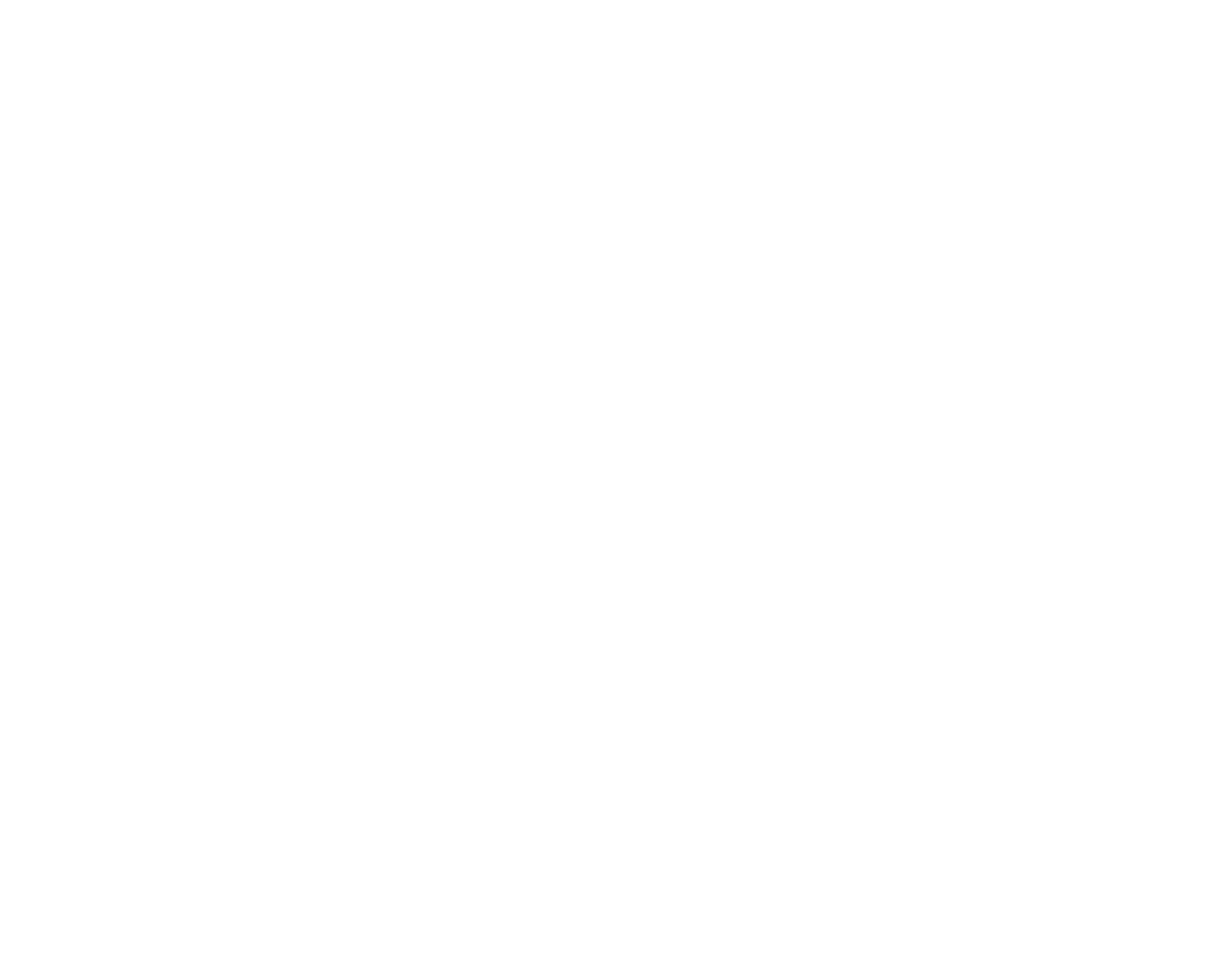|                                                             |                              |                                                                                |                        | 2005                           |                |                        | $2006 *$                                 |              |                               | $2007 *$                                 |              |                                                                                                                                                            |                           | 2008                              |       |
|-------------------------------------------------------------|------------------------------|--------------------------------------------------------------------------------|------------------------|--------------------------------|----------------|------------------------|------------------------------------------|--------------|-------------------------------|------------------------------------------|--------------|------------------------------------------------------------------------------------------------------------------------------------------------------------|---------------------------|-----------------------------------|-------|
| <b>Status</b>                                               | Country                      | <b>Project title</b>                                                           | Project<br>Cost (US\$) | <b>Support</b><br>Costs (US\$) | <b>Total</b>   | Project<br>Cost (US\$) | <b>Support</b><br><b>Costs</b><br>(US\$) | <b>Total</b> | <b>Project Cost</b><br>(US\$) | <b>Support</b><br><b>Costs</b><br>(US\$) | <b>Total</b> | <b>Comments</b>                                                                                                                                            | Project<br>Cost<br>(US\$) | <b>Support</b><br>Costs<br>(US\$) | Total |
| <b>MYA</b>                                                  | <b>IRAN</b>                  | National CFC<br>Phase out plan,<br>2nd tranche                                 | \$500,000              | \$55,000.00                    | \$555,000.00   |                        |                                          | \$0          |                               |                                          | \$0          | In cooperation with GTZ                                                                                                                                    |                           |                                   |       |
| <b>MYA</b>                                                  | <b>INDIA</b>                 | National CTC<br>Phase out Plan,<br>2nd tranche                                 | \$1,000,000            | \$85,000.00                    | \$1,085,000.00 | \$500,000              | \$85,000                                 | \$585,000    | \$500,000.00                  | \$85,000                                 | \$585,000    | In cooperation with GTZ                                                                                                                                    |                           |                                   |       |
| <b>MYA</b>                                                  | <b>CUBA</b>                  | National CFC<br>Phase out plan,<br>2nd tranche                                 | \$200,000              | \$26,000.00                    | \$226,000.00   | \$200,000              | \$26,000                                 | \$226,000    | \$100,000.00                  | \$13,000                                 | \$113,000    | In cooperation with GTZ-<br>To be submitted at 45th<br>ExCom                                                                                               | \$36,000                  | \$4,680                           |       |
| <b>MYA</b>                                                  | <b>KENYA</b>                 | <b>Terminal Phase</b><br>out plan                                              | \$215,914              | \$28,069.00                    | \$243,983.00   | \$330,000              | \$42,900                                 | \$372,900    |                               |                                          | \$0          | Note to the Secretariat:<br>Contrary to the letter sent<br>to Kenya, only the first<br>tranche of the TPMP is<br>funded in the current<br>triennium.       | \$179,086                 | \$23,281                          |       |
| New                                                         | CAF                          | Assistance in the<br>Preparation of a<br><b>Terminal CFC</b><br>Phase out Plan | \$25,000               | \$3,250.00                     | \$28,250.00    |                        |                                          | \$0          |                               |                                          | \$0          | Extra attention will be<br>given to activities needed<br>to solve bottlenecks.                                                                             |                           |                                   |       |
| Estimation<br>to be<br>verified<br>during the<br><b>PRP</b> | CAF                          | Implementation<br>of a terminal<br>CFC Phase out<br>Plan                       |                        |                                | \$0.00         | \$250,000              | \$32,500                                 | \$282,500    | \$150,000.00                  | \$19,500                                 | \$169,500    | The Plan will be carried<br>out in two or three phases<br>in order to better identify<br>and monitor stakeholders<br>involvement.                          |                           |                                   |       |
| New                                                         | LAOS                         | Assistance in the<br>Preparation of a<br><b>Terminal CFC</b><br>Phase out Plan | \$30,000.00            | \$3,900.00                     | \$33,900.00    |                        |                                          | \$0          |                               |                                          | \$0          |                                                                                                                                                            |                           |                                   |       |
| Estimation<br>to be<br>verified<br>during the<br>PRP        | <b>LAOS</b>                  | Implementation<br>of a terminal<br>CFC Phase out<br>Plan                       |                        |                                | \$0.00         | \$300,000              | \$39,000                                 | \$339,000    | \$200,000.00                  | \$26,000                                 | \$226,000    | The Plan will be carried<br>out in two or three phases<br>in order to better identify<br>and monitor stakeholders<br>involvement.                          |                           |                                   |       |
| New                                                         | <b>IVORY</b><br><b>COAST</b> | Assistance in the<br>Preparation of<br>an RMP Update                           | \$20,000               | \$2,600.00                     | \$22,600.00    |                        |                                          | \$0          |                               |                                          | \$0          | Pending the political<br>situation smoothes out<br>and cooperation between<br>France and IVC starts<br>again.                                              |                           |                                   |       |
| Estimation<br>to be<br>verified<br>during the<br>PRP        | <b>IVORY</b><br><b>COAST</b> | Implementation<br>of an RMP<br>Update                                          |                        |                                | \$0.00         | \$70,000               | \$9,100                                  | \$79,100     |                               |                                          | \$0          | In cooperation with<br>UNIDO, who will<br>implement the same<br>amount. The exact<br>amounts are to be<br>confirmed by the project<br>preparation results. |                           |                                   |       |

#### **France - 2005-2007 Business Plan**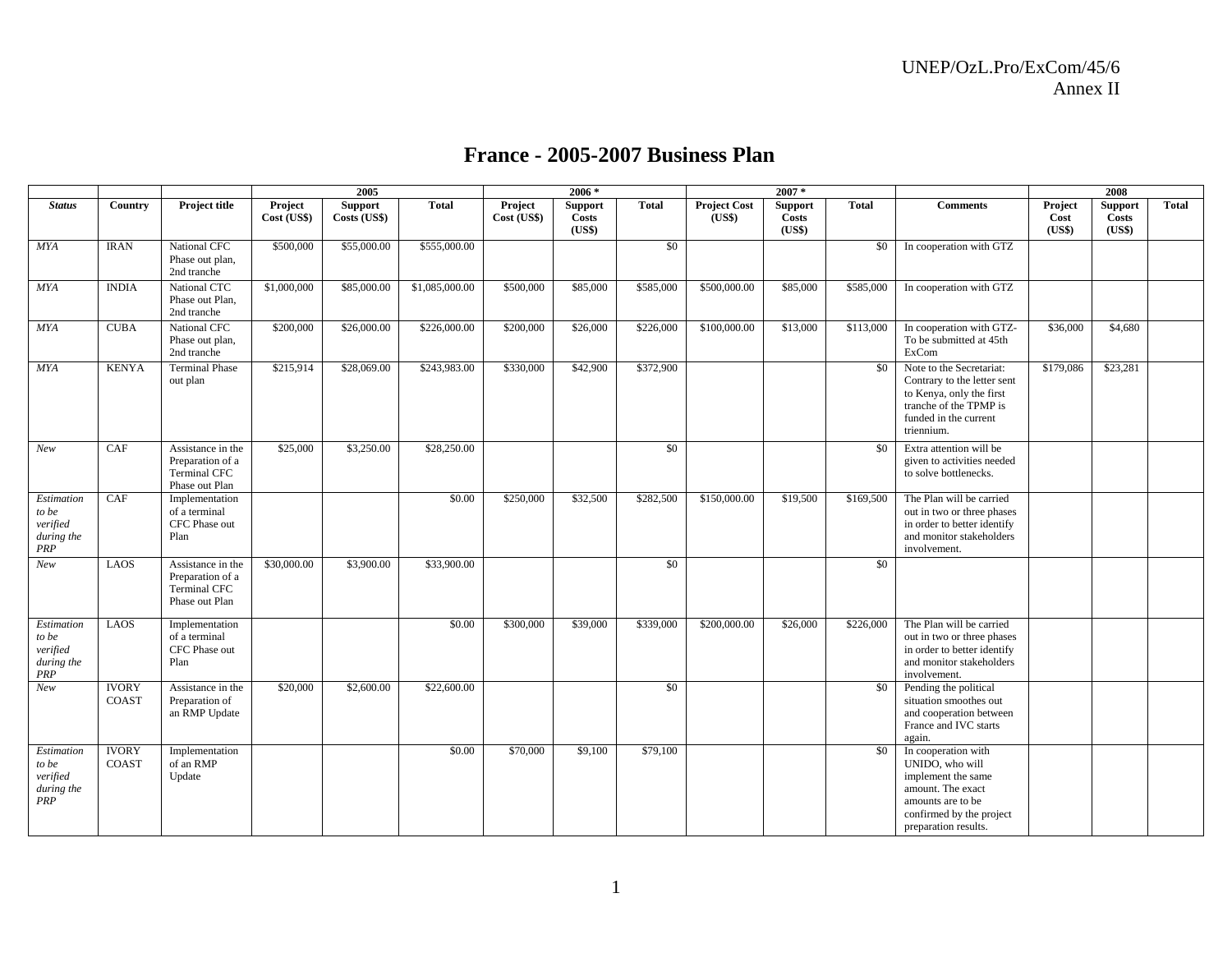#### UNEP/OzL.Pro/ExCom/45/6 Annex II

|                                              |                 |                                                 |                        | 2005                    |                |                        | $2006*$                                    |              |                               | $2007*$                           |             |                                                                                                                                                           |                           | 2008                              |           |
|----------------------------------------------|-----------------|-------------------------------------------------|------------------------|-------------------------|----------------|------------------------|--------------------------------------------|--------------|-------------------------------|-----------------------------------|-------------|-----------------------------------------------------------------------------------------------------------------------------------------------------------|---------------------------|-----------------------------------|-----------|
| <b>Status</b>                                | Country         | <b>Project title</b>                            | Project<br>Cost (US\$) | Support<br>Costs (US\$) | Total          | Project<br>Cost (US\$) | <b>Support</b><br>Costs<br>( <b>US\$</b> ) | <b>Total</b> | <b>Project Cost</b><br>(US\$) | Support<br><b>Costs</b><br>(US\$) | Total       | <b>Comments</b>                                                                                                                                           | Project<br>Cost<br>(US\$) | <b>Support</b><br>Costs<br>(US\$) | Total     |
| Share to be<br>verified<br>during the<br>PRP | MADA-<br>GASCAR | <b>RMP</b> Update<br>(Investment)<br>component) | \$38,725               | \$5,034.25              | \$43,759.25    |                        |                                            | \$0          |                               |                                   | \$0         | In cooperation with<br>UNEP, who will<br>implement the same<br>amount. The exact<br>amounts are to be<br>confirmed by the project<br>preparation results. |                           |                                   |           |
|                                              | <b>TOTAL</b>    |                                                 | \$2,029,639            | \$208,853.25            | \$2,238,492.25 | \$1,650,000            | \$234,500                                  | \$1,884,500  | \$950,000                     | \$143,500                         | \$1,093,500 |                                                                                                                                                           | \$215,086                 | \$27,961                          | \$243,047 |

\*: subject to the replenishment of the Multilateral Fund.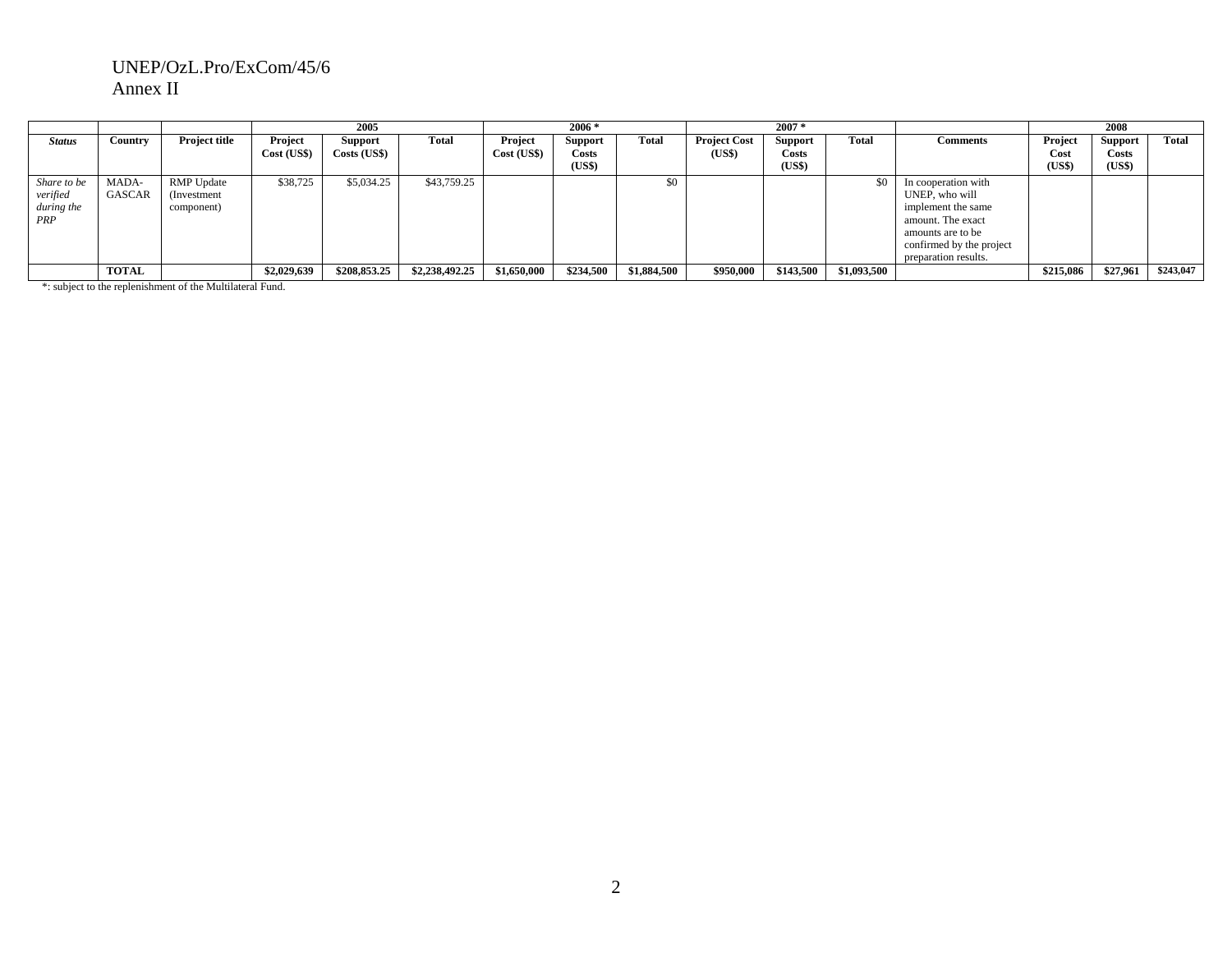# **ANNEX III**

# **2005-2007 BUSINESS PLAN FOR GERMANY**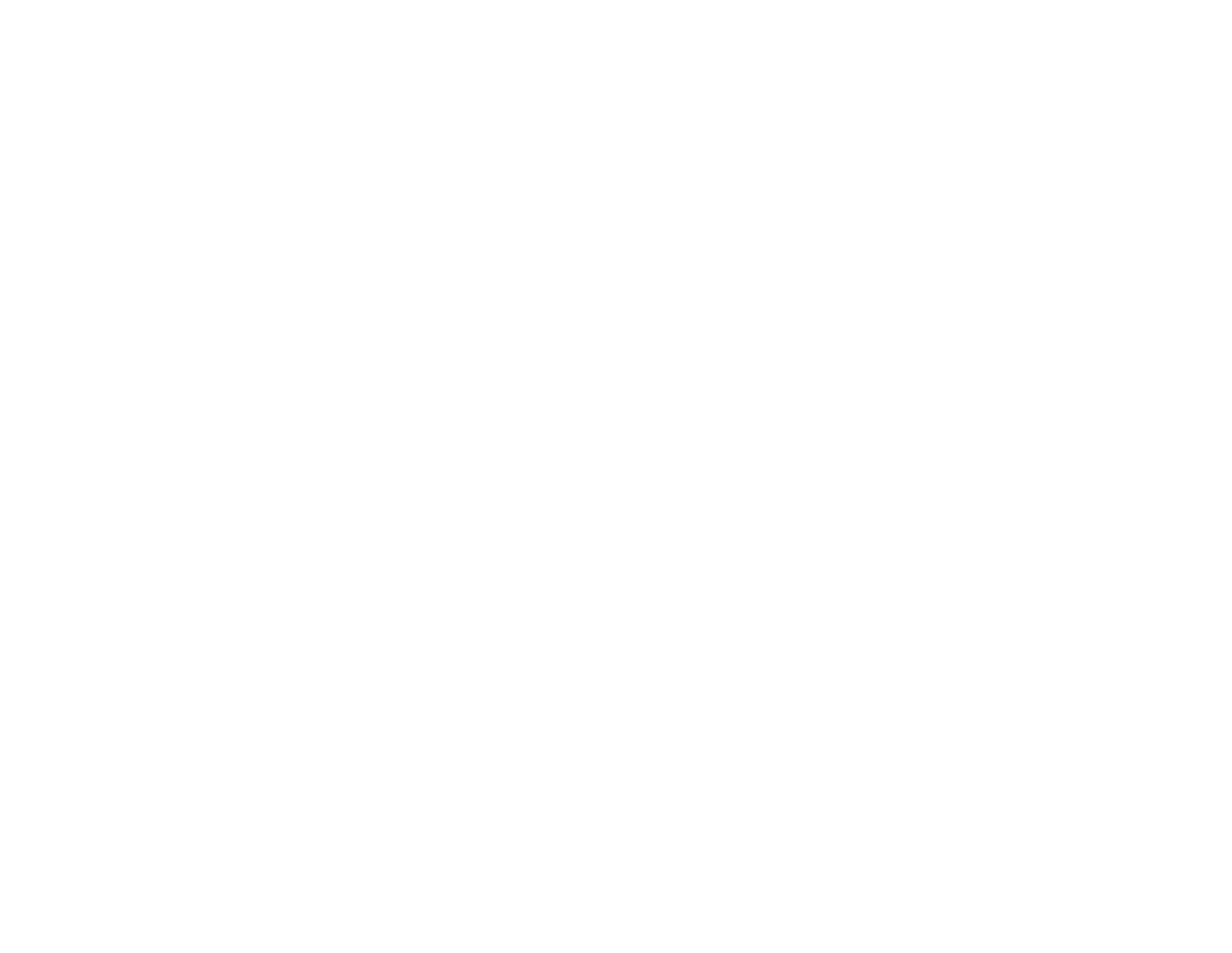| Country     | Agency  | <b>LVC</b>         | <b>Type</b> | <b>MLF</b><br><b>Type</b> | <b>MLF</b><br><b>Chemical</b> | Chemi-<br>cal/Sub-<br>stance | <b>Sector</b> and<br>Sub-Sector                                                                                   | <b>MLF</b> Sector | <b>MLF</b> Sub-<br><b>Sector</b> | <b>Value</b><br>$(\$000)$<br>in 2005 | <b>ODP</b><br>in<br>2005* | <b>Value</b><br>(\$000)<br>in 2006 | <b>ODP</b><br>in<br>2006* | <b>Value</b><br>(\$000)<br>in 2007 | ODP in<br>2007* | <b>Value</b><br>$($ \$000 $)$<br>after<br>2007 | <b>ODP</b><br>after<br>2007* | Approv<br>-ed<br>Multi-<br>Year<br>(Yes/<br><b>Blank</b> ) | $A -$<br>Appr.<br><b>P</b> -<br>Plan'<br>d | I-<br>Indiv<br>М-<br>$\bold{MY}$ |
|-------------|---------|--------------------|-------------|---------------------------|-------------------------------|------------------------------|-------------------------------------------------------------------------------------------------------------------|-------------------|----------------------------------|--------------------------------------|---------------------------|------------------------------------|---------------------------|------------------------------------|-----------------|------------------------------------------------|------------------------------|------------------------------------------------------------|--------------------------------------------|----------------------------------|
| Afghanistan | Germany | <b>NDR</b>         | <b>TAS</b>  | <b>TAS</b>                | <b>CFC</b>                    | <b>CFC</b>                   | Refrigeration -<br>service sector<br>training of<br>technicians                                                   | Refrigeration     | Servicing<br>Phase-out Plan      |                                      |                           | 300.0                              |                           | 300.0                              | $\gamma$        |                                                |                              |                                                            | P                                          | M                                |
| Angola      | Germany | <b>LVC</b>         | <b>INS</b>  | <b>INS</b>                | <b>CFC</b>                    | <b>CFC</b>                   | Institutional<br>Strengthening                                                                                    | Several           | Institutional<br>Strengthening   | 160.7                                | 0.0                       | 0.0                                | 0.0                       | 160.7                              |                 | 161.0                                          |                              |                                                            | P                                          | $\mathbf I$                      |
| Angola      | Germany | <b>LVC</b>         | PRP         | PRP                       | <b>HAL</b>                    | <b>HAL</b>                   | Halon Bank<br>Management<br>Plan                                                                                  | Halon             | Halon Banking                    | $0.0\,$                              | $\gamma$                  | 50.0                               | $\gamma$                  | 0.0                                | 0.0             | 0.0                                            | 0.0                          |                                                            | P                                          | $\mathbf{I}$                     |
| Botswana    | Germany | <b>LVC</b>         | <b>TAS</b>  | <b>TAS</b>                | CFC                           | CFC                          | Refrigeration:<br>RMP update                                                                                      | Refrigeration     | <b>RMP</b> Update                | 73.0                                 | 1.0                       | 0.0                                |                           |                                    |                 |                                                |                              |                                                            | P                                          | $\bf{I}$                         |
| Brazil      | Germany | Non-<br><b>LVC</b> | <b>TAS</b>  | <b>TAS</b>                | CFC                           | <b>CFC</b>                   | Refrigeration -<br>Project for<br>service sector -<br>training of<br>technicians<br>approved at the<br>37th ExCom | Refrigeration     | Servicing<br>Phase-out Plan      | $0.0\,$                              |                           | 1,682.5                            |                           | $0.0\,$                            |                 | 0.0                                            |                              | <b>YES</b>                                                 | A                                          | M                                |
| China       | Germany | Non-<br><b>LVC</b> | <b>INV</b>  | <b>INV</b>                | <b>MBR</b>                    | <b>MBR</b>                   | Fumigant -<br>MeBr Sector<br>Phase-Out<br>Project                                                                 | Fumigant          | Investment                       | $0.0\,$                              |                           | 0.0                                |                           | 200.0                              | 10.0            | 1,800.0                                        | 90.0                         |                                                            | P                                          | M                                |
| Cuba        | Germany | Non-<br><b>LVC</b> | <b>PHA</b>  | <b>PHA</b>                | CFC                           | <b>CFC</b>                   | Refrigeration -<br>Terminal<br>Phase out<br>Management<br>Plan                                                    | Refrigeration     | Phase-out Plan                   | 131.1                                | 19.7                      | 113.0                              | 17.0                      | 90.4                               | 13.6            | 135.6                                          | 20.4                         | <b>YES</b>                                                 | $\mathbf{A}$                               | M                                |
| India       | Germany | Non-<br><b>LVC</b> | <b>INV</b>  | <b>INV</b>                | CFC                           | <b>CFC</b>                   | Refrigeration<br>Service sector<br>Phase out plan                                                                 | Refrigeration     | Servicing<br>Phase-out Plan      | 118.8                                | 14.2                      | 492.9                              | 59.1                      | 492.9                              | 59.0            | 1,043.4                                        | 125.0                        | <b>YES</b>                                                 | $\mathbf{A}$                               | M                                |
| India       | Germany | Non-<br><b>LVC</b> | <b>INV</b>  | <b>PHA</b>                | <b>CTC</b>                    | <b>CTC</b>                   | <b>CTC</b> Phase<br>Out Plan -<br>Textiles sector                                                                 | <b>CTC</b>        | <b>Textiles Sector</b>           | 757.5                                | 0.0                       | 357.5                              | 0.0                       | 357.5                              | 0.0             | 0.0                                            | 0.0                          | <b>YES</b>                                                 | $\mathbf{A}$                               | M                                |
| Iran        | Germany | Non-<br><b>LVC</b> | <b>INV</b>  | PHA                       | CFC                           | <b>CFC</b>                   | Foam Sector<br>Phase out<br>strategy                                                                              | Foam              | Phase-out Plan                   | 531.7                                | 108.7                     | 1,117.9                            | 110.1                     | 1,022.2                            | 102.0           | 1,606.7                                        | 177.0                        | <b>YES</b>                                                 | $\mathbf{A}$                               | M                                |
| Kenya       | Germany | <b>LVC</b>         | <b>INV</b>  | <b>INV</b>                | <b>MBR</b>                    | <b>MBR</b>                   | Fumigant -<br>MeBr phase-<br>out in<br>vegetables and<br>horticultural<br>crops (except<br>cut flowers)           | Fumigant          | Investment                       | $0.0\,$                              |                           | 129.8                              | 12.0                      |                                    |                 | 0.0                                            | 5.0                          | <b>YES</b>                                                 | A                                          | M                                |
| Lesotho     | Germany | <b>LVC</b>         | <b>PHA</b>  | <b>PHA</b>                | <b>CFC</b>                    | <b>CFC</b>                   | Refrigeration -<br>Terminal<br>Phase Out                                                                          | Refrigeration     | Phase-out Plan                   | 39.6                                 | 0.8                       | 19.5                               | 0.4                       | 0.0                                | 0.0             | 0.0                                            | 0.0                          | <b>YES</b>                                                 | $\mathbf{A}$                               | M                                |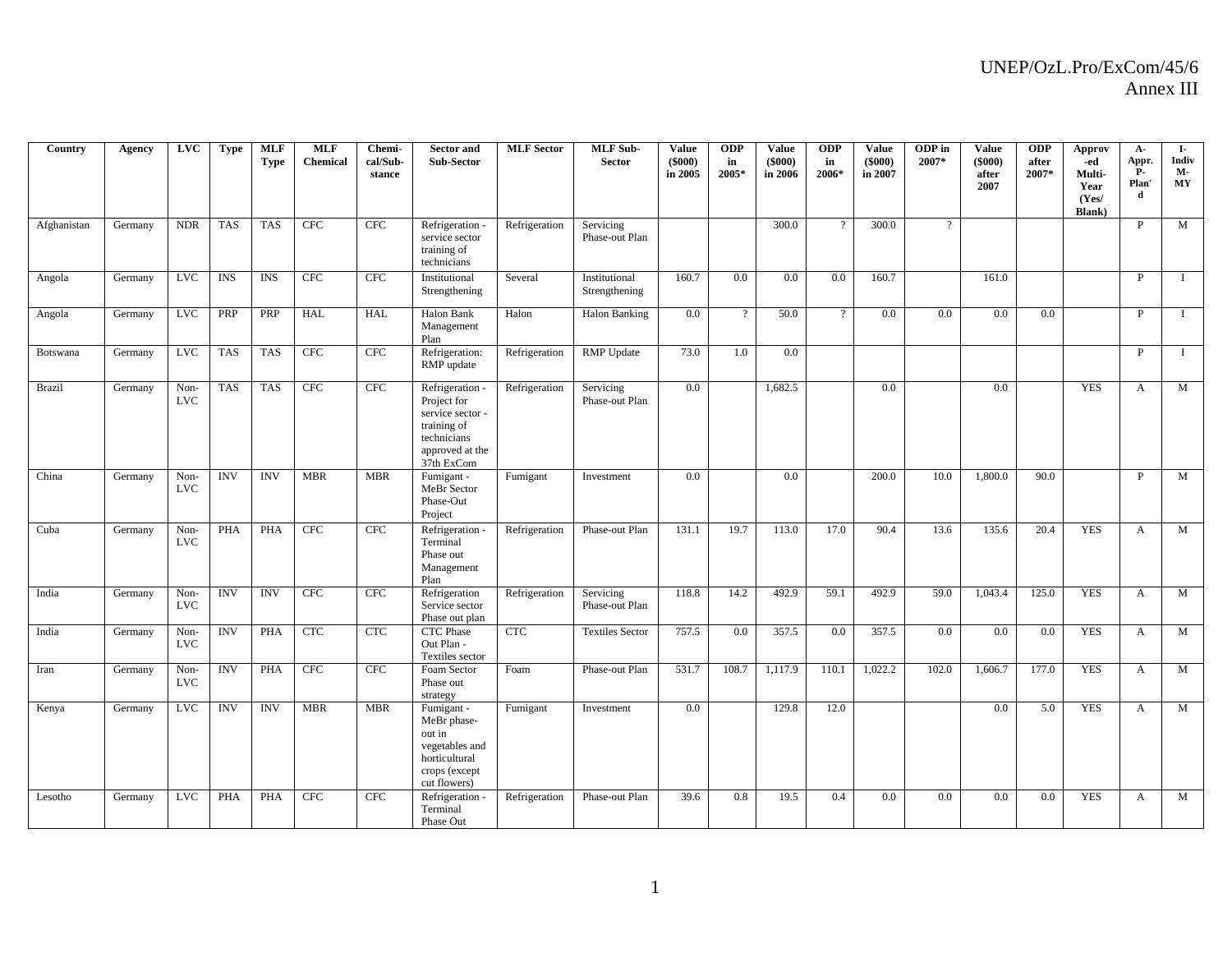#### UNEP/OzL.Pro/ExCom/45/6 Annex III

| Country             | Agency  | <b>LVC</b>         | <b>Type</b> | <b>MLF</b><br><b>Type</b> | <b>MLF</b><br>Chemical | Chemi-<br>cal/Sub-<br>stance | <b>Sector and</b><br>Sub-Sector                   | <b>MLF</b> Sector | <b>MLF</b> Sub-<br><b>Sector</b> | <b>Value</b><br>$($ \$000 $)$<br>in 2005 | <b>ODP</b><br>in<br>2005* | <b>Value</b><br>(5000)<br>in 2006 | <b>ODP</b><br>in<br>2006* | <b>Value</b><br>$(\$000)$<br>in 2007 | ODP in<br>2007*  | <b>Value</b><br>(5000)<br>after<br>2007 | <b>ODP</b><br>after<br>2007* | Approv<br>-ed<br>Multi-<br>Year<br>(Yes/<br><b>Blank</b> ) | A-<br>Appr.<br><b>P.</b><br>Plan | $\mathbf{I}$<br>Indiv<br>М-<br><b>MY</b> |
|---------------------|---------|--------------------|-------------|---------------------------|------------------------|------------------------------|---------------------------------------------------|-------------------|----------------------------------|------------------------------------------|---------------------------|-----------------------------------|---------------------------|--------------------------------------|------------------|-----------------------------------------|------------------------------|------------------------------------------------------------|----------------------------------|------------------------------------------|
| Mauritius           | Germany | LVC                | <b>PHA</b>  | <b>PHA</b>                | <b>CFC</b>             | <b>CFC</b>                   | Refrigeration -<br>Terminal<br>Phase out          | Refrigeration     | Phase-out Plan                   | 70.1                                     | 1.0                       | 45.2                              | 1.0                       | 0.0                                  | 0.0              | 0.0                                     | 0.0                          | <b>YES</b>                                                 | A                                | M                                        |
| Namibia             | Germany | <b>LVC</b>         | <b>PHA</b>  | <b>PHA</b>                | <b>CFC</b>             | <b>CFC</b>                   | Refrigeration<br>Terminal<br>Phase out            | Refrigeration     | Phase-out Plan                   | 104.5                                    | 3.0                       | 0.0                               | 3.0                       | 0.0                                  | 2.0              | 0.0                                     | 0.0                          | <b>YES</b>                                                 | A                                | M                                        |
| Papua New<br>Guinea | Germany | LVC                | PHA         | PHA                       | CFC                    | CFC                          | Refrigeration<br>Terminal<br>Phase out            | Refrigeration     | Phase-out Plan                   | 0.0                                      | 9.0                       | 247.3                             | 9.0                       | 0.0                                  | 3.5              | 0.0                                     | 4.5                          | <b>YES</b>                                                 | A                                | M                                        |
| Papua New<br>Guinea | Germany | <b>LVC</b>         | <b>INS</b>  | <b>INS</b>                | <b>CFC</b>             | <b>CFC</b>                   | Institutional<br>Strengthening                    | Several           | Institutional<br>Strengthening   | 60.0                                     | 0.0                       | 0.0                               | 0.0                       | 60.0                                 |                  | 45.0                                    |                              |                                                            | <b>D</b>                         | M                                        |
| Syria               | Germany | Non-<br><b>LVC</b> | <b>INV</b>  | <b>INV</b>                | <b>MBR</b>             | <b>MBR</b>                   | Fumigant -<br>MeBr Phase<br>out                   | Fumigant          | Investment                       | 0.0                                      |                           | 0.0                               |                           | 160.0                                | 8.0              |                                         |                              |                                                            | P                                | M                                        |
| Tanzania            | Germany | <b>LVC</b>         | <b>TAS</b>  | <b>TAS</b>                | <b>CFC</b>             | <b>CFC</b>                   | Refrigeration -<br>RMP update                     | Refrigeration     | <b>RMP</b> Update                | $\Omega$                                 | $\Omega$                  | $\Omega$                          | $\Omega$                  |                                      |                  |                                         |                              |                                                            | P                                | M                                        |
| Zimbabwe            | Germany | Non-<br><b>LVC</b> | <b>PHA</b>  | <b>PHA</b>                | CFC                    | CFC                          | Refrigeration<br>Terminal<br>Phase out<br>project | Refrigeration     | Phase-out Plan                   | 0.0                                      | 0.0                       | 575.0                             | 100.0                     | 500.0                                | 85.0             | 475.0                                   | 65.0                         |                                                            | P                                | M                                        |
|                     |         |                    |             |                           |                        |                              |                                                   |                   |                                  | 2,046.9                                  |                           | 5,130.7                           |                           | 3,343.7                              |                  | 5,266.7                                 |                              |                                                            |                                  |                                          |
|                     |         |                    |             |                           |                        |                              |                                                   |                   |                                  |                                          |                           |                                   |                           |                                      | Commi-<br>ted 08 | 1,963.2                                 |                              |                                                            |                                  |                                          |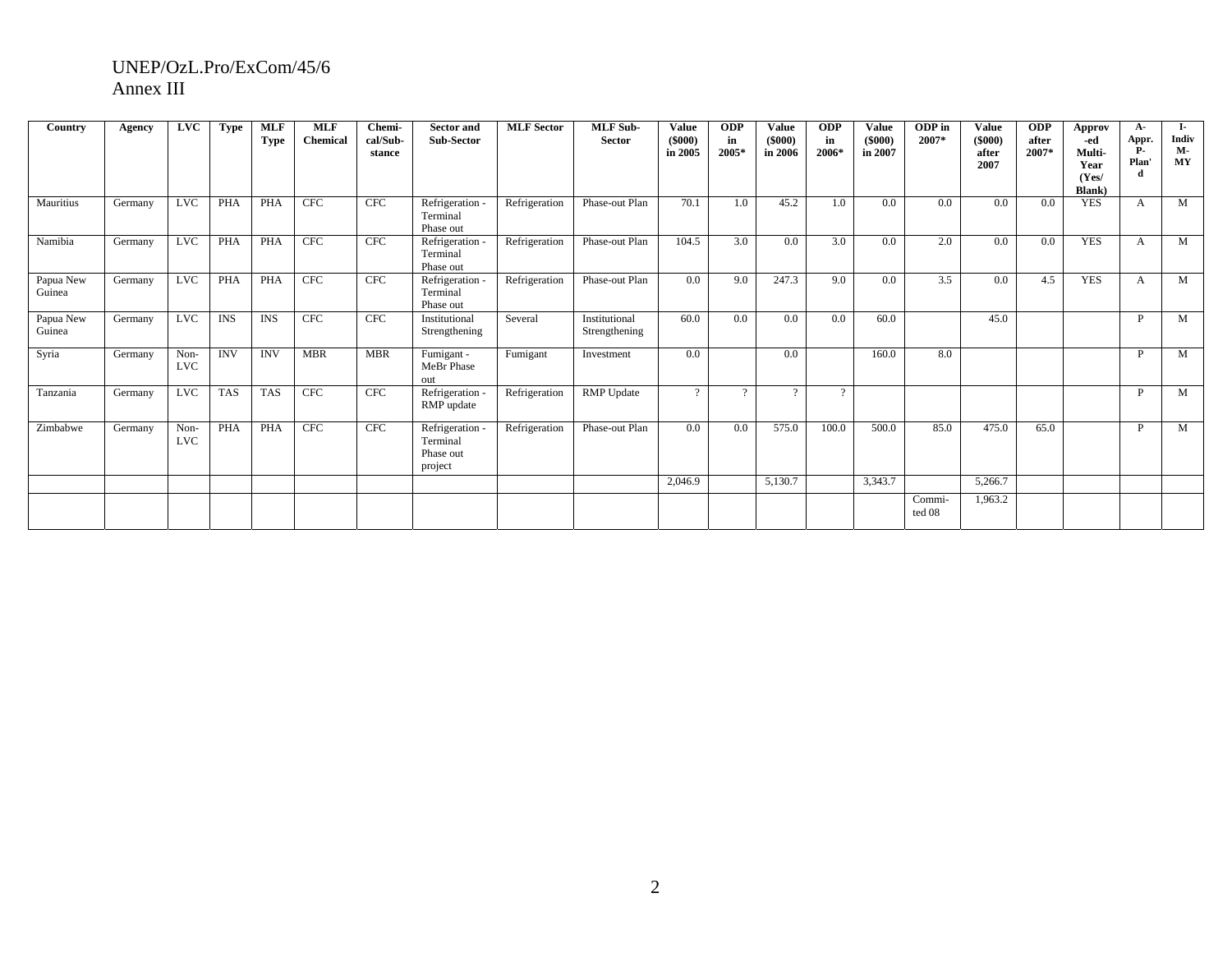# **ANNEX IV**

# **2005-2007 BUSINESS PLAN FOR ITALY**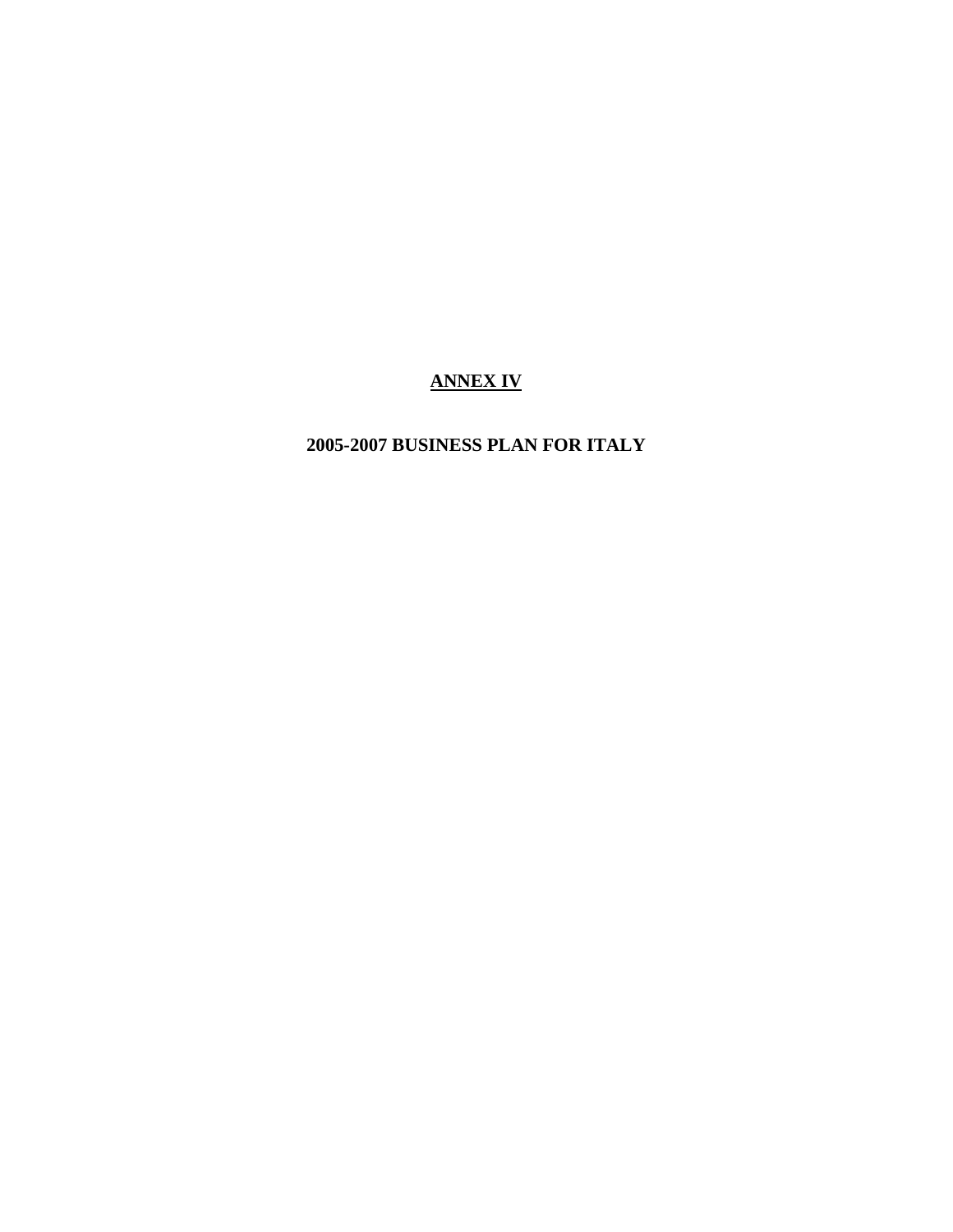#### **Table 1**

| Agency | <b>Country</b> | LVCs              | <b>Type</b> | <b>Chemical</b> | <b>Sector and</b><br><b>Sub-Sector</b> | Value<br>(\$) in | <b>ODP</b> in<br>2005 | <b>Value</b><br>$(\$)$ in | <b>ODP</b><br>in | <b>Value</b> (\$)<br>after 2006 | ODP<br>after | Approved<br><b>Multi Year</b> | I-Individual<br><b>M-Multivear</b> |
|--------|----------------|-------------------|-------------|-----------------|----------------------------------------|------------------|-----------------------|---------------------------|------------------|---------------------------------|--------------|-------------------------------|------------------------------------|
|        |                |                   |             |                 |                                        | 2005             |                       | 2006                      | 2006             |                                 | 2006         | (Yes/Blank)                   |                                    |
| UNIDO  | China          | Non<br><b>LVC</b> | PHO         | <b>BM</b>       | Consumption                            | 4,470,000        |                       |                           |                  |                                 | 534          |                               |                                    |

#### **Table 2**

| Country               |       |                           |      | Phase out from approved activities (ODP |      |                                  |      | Phase out planned (year in which the phase out |
|-----------------------|-------|---------------------------|------|-----------------------------------------|------|----------------------------------|------|------------------------------------------------|
|                       |       | tonnes to be implemented) |      |                                         |      | will occur/would be implemented) |      |                                                |
|                       | 2004  | 2005                      | 2006 | <b>After 2006</b>                       | 2004 | 2005                             | 2006 | <b>After 2006</b>                              |
| India                 | 70.05 |                           |      |                                         |      | 70.05                            |      |                                                |
| Romania               | 93,9  |                           |      |                                         |      | 28,05                            |      |                                                |
| China                 | 181   |                           |      |                                         |      | 181                              |      |                                                |
| China                 | 534   |                           |      |                                         |      |                                  |      | 534                                            |
| The Former Yugoslav   | 94.90 |                           |      |                                         |      | 94.90                            |      |                                                |
| Republic of Macedonia |       |                           |      |                                         |      |                                  |      |                                                |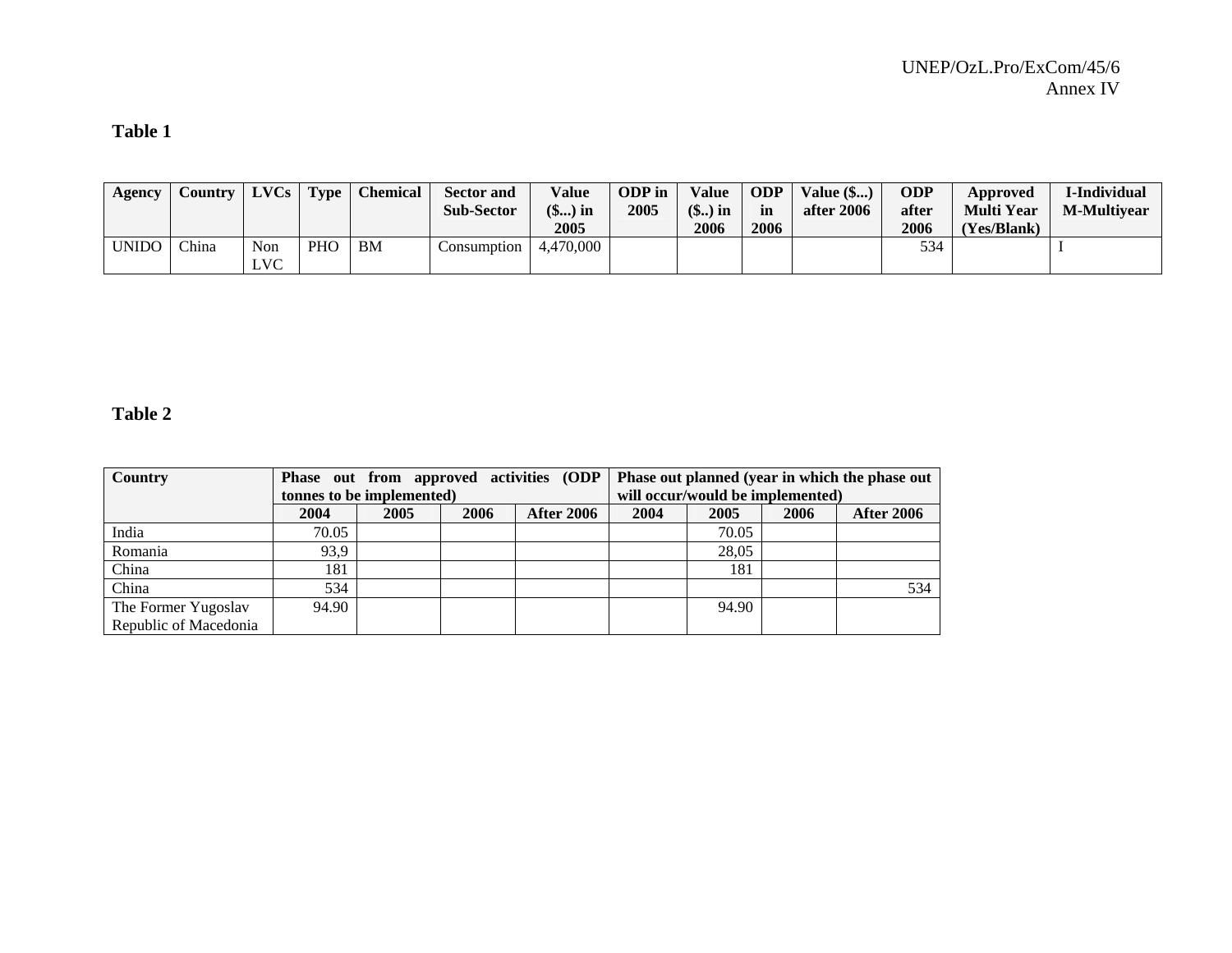# **ANNEX V**

# **2004-2006 BUSINESS PLAN FOR JAPAN**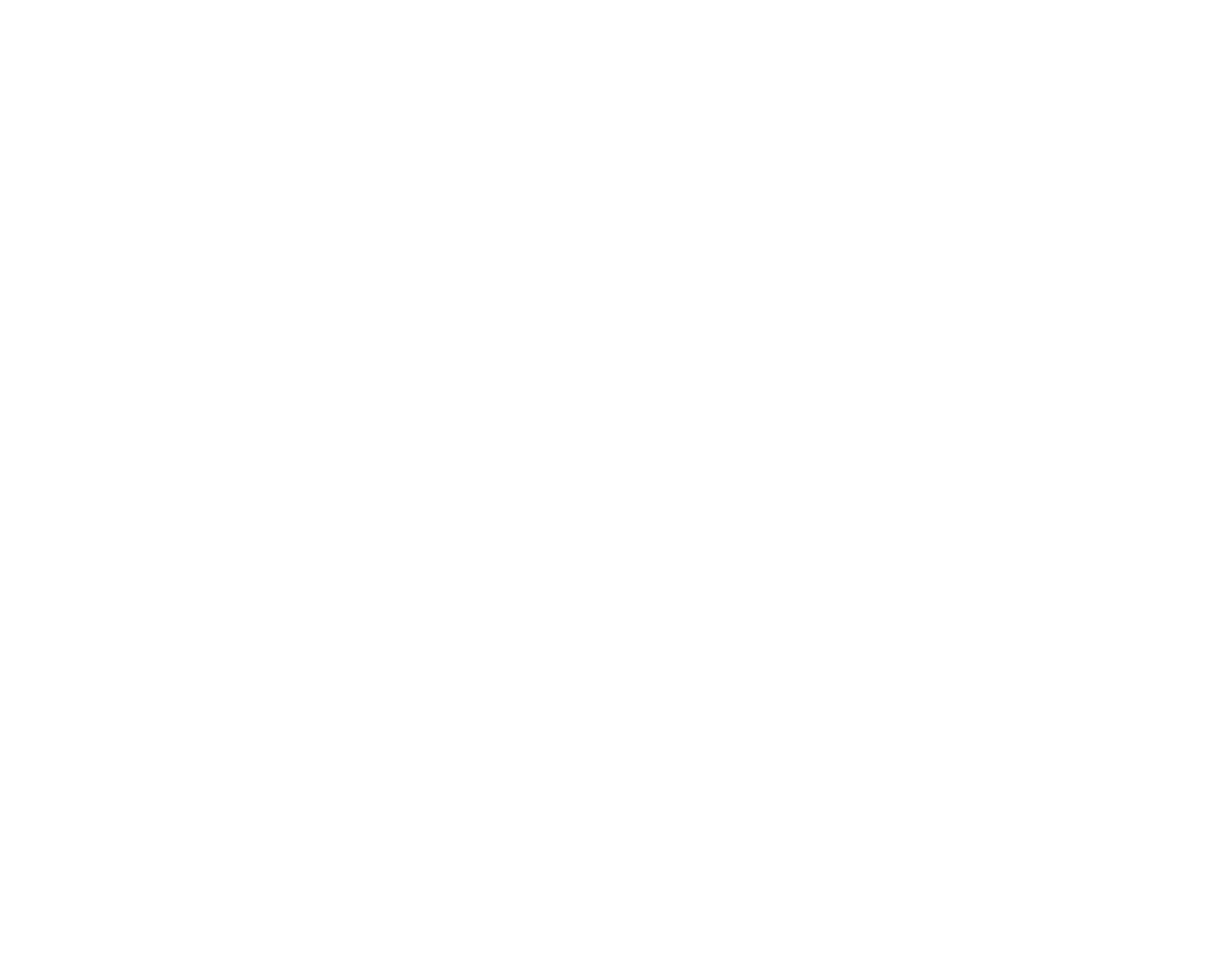#### **JAPAN- Business Plan 2005-07**

Status: Final

Current version update: 14/02/05

| Number                  | <b>Country/Project</b>                                                                                                                                                                                                                                                                                                                                                                       | Sector     | Status<br>of Approval | Leading<br>national<br>agency                | Cooperating<br><b>IA</b>            | <b>ODS</b><br>phase<br>out | 2005<br>$45 -$<br>47ExCom | 2006<br>48-<br>50ExCom | 2007<br>51-53ExCom | <b>Remarks</b>                                                                                                                             | <b>Total</b><br><b>Triennium</b> | <b>Total</b><br>Project |
|-------------------------|----------------------------------------------------------------------------------------------------------------------------------------------------------------------------------------------------------------------------------------------------------------------------------------------------------------------------------------------------------------------------------------------|------------|-----------------------|----------------------------------------------|-------------------------------------|----------------------------|---------------------------|------------------------|--------------------|--------------------------------------------------------------------------------------------------------------------------------------------|----------------------------------|-------------------------|
| $\mathbf{1}$            | Regional (Asia and Pacific)<br>Consultation Workshop and Demonstration Project on<br>Innovative Financing. Practical consultation to A5<br>countries to prepare specific schemes for chiller<br>conversion assistance and/or SME financing.<br>Experiences gained in demonstration projects are fully<br>used. Financing authorities of A5 countries are<br>targetted at together with NOUs. |            |                       | Min. of $\dots$                              | World Bank                          | N/A                        |                           | \$200,000              |                    | The project cost<br>should be calculated<br>based upon the<br>project content.                                                             | \$200,000                        | \$200,000               |
| $\overline{2}$          | China<br>CFC refrigerant phase-out plan for the service sectors.                                                                                                                                                                                                                                                                                                                             |            | 44th                  | Min. of<br>Economy,<br>Trade and<br>Industry | <b>UNIDO</b>                        |                            | \$3,390,000               |                        |                    |                                                                                                                                            | \$3,390,000                      | \$4,520,000             |
| 3                       | (Preparation of capacity building project)                                                                                                                                                                                                                                                                                                                                                   |            |                       | Min. of $\dots$                              | to be decided                       |                            | \$20,000                  |                        |                    | The project cost<br>should be calculated<br>based upon the<br>project content.                                                             | \$20,000                         |                         |
| $\overline{\mathbf{4}}$ | (capacity building project)<br>Subject to consultation with the Chinese Government                                                                                                                                                                                                                                                                                                           |            |                       | Min. of $\dots$                              | to be decided                       |                            |                           | to be<br>decided       | to be decided      | The project cost<br>should be calculated<br>based upon the<br>project content.                                                             | n.a.                             | n.a.                    |
| 5                       | <b>India</b><br>CTC Phase-out Plan for the Consumption and<br>Production Sectors. Only Japanese contribution shown.                                                                                                                                                                                                                                                                          | <b>SOL</b> | 42nd                  | Min. of<br>Economy,<br>Trade and<br>Industry | World Bank.<br>UNDP,<br>GTZ, France |                            | \$2,780,000               |                        |                    | The Phase-out Plan<br>was approved at 39th<br>ExCom; the<br>disbursements of the<br>funding is subject to<br>42nd ExCom and<br>45th ExCom. | \$2,780,000                      | \$5,560,000             |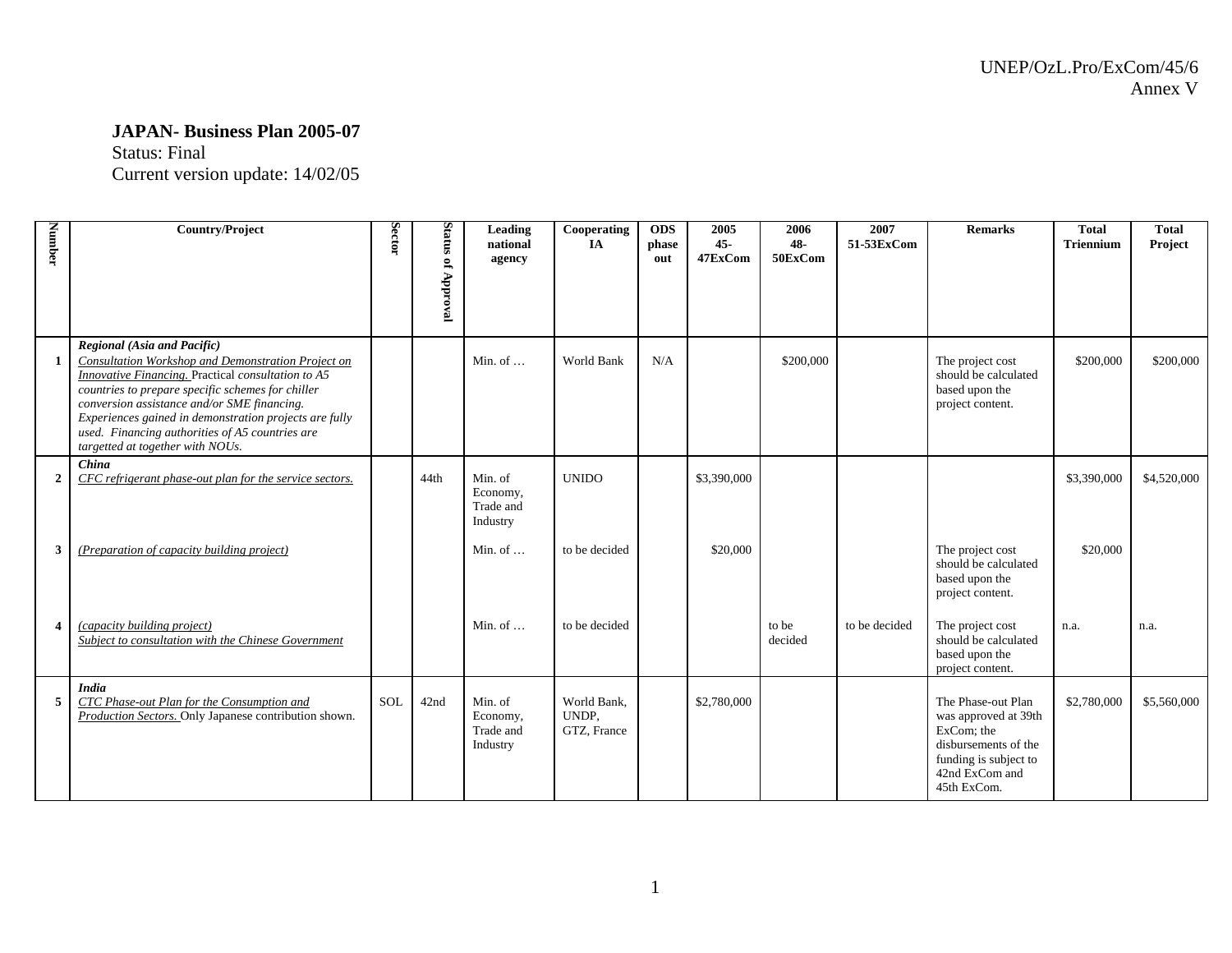#### UNEP/OzL.Pro/ExCom/45/6 Annex V

| Number           | <b>Country/Project</b>                                                                                                                                                                                                                                                                                                                                                                                                                                                                                                                                                                                                                                                                       | Sector     | Status of Approval | Leading<br>national<br>agency        | Cooperating<br>IA    | <b>ODS</b><br>phase<br>out | 2005<br>$45 -$<br>47ExCom | 2006<br>48-<br>50ExCom | 2007<br>51-53ExCom | <b>Remarks</b>                                                                             | <b>Total</b><br><b>Triennium</b> | <b>Total</b><br>Project |
|------------------|----------------------------------------------------------------------------------------------------------------------------------------------------------------------------------------------------------------------------------------------------------------------------------------------------------------------------------------------------------------------------------------------------------------------------------------------------------------------------------------------------------------------------------------------------------------------------------------------------------------------------------------------------------------------------------------------|------------|--------------------|--------------------------------------|----------------------|----------------------------|---------------------------|------------------------|--------------------|--------------------------------------------------------------------------------------------|----------------------------------|-------------------------|
| 6                | <b>Indonesia</b><br>Assistance for the implementation of strategic planning<br>of the Multilateral Fund to promote compliance with the<br>Montreal Protocol in the Asia and Pacific region<br>(phase III)                                                                                                                                                                                                                                                                                                                                                                                                                                                                                    |            |                    | Min. of the<br>Environment           | <b>UNEP</b>          |                            |                           | to be<br>decided       |                    | The project cost<br>should be calculated<br>based upon the<br>project content.             | \$0                              | to be<br>decided        |
| $\overline{7}$   | Mongolia<br>Preparation of RMP update:                                                                                                                                                                                                                                                                                                                                                                                                                                                                                                                                                                                                                                                       | <b>REF</b> |                    | Min. of the<br>Environment           | UNDP,<br><b>UNEP</b> | N/A                        |                           | \$33,900               |                    |                                                                                            | \$33,900                         | \$33,900                |
| 8                | <i>RMP update</i> : Will be the result of the preparation stage.<br>The aim will be to ensure that country is able to continue<br>its ODS phase out activities started through the RMP<br>process                                                                                                                                                                                                                                                                                                                                                                                                                                                                                            | <b>REF</b> |                    | Min. of the<br>Environment           | UNDP,<br><b>UNEP</b> | N/A                        |                           |                        | \$148,732          | The project cost was<br>calculated as 50% of<br>the historical level<br>plus support cost. | \$148,732                        | \$148.732               |
| $\boldsymbol{9}$ | <b>Several</b><br><b>UNEP Supplementary Training Programme to be</b><br>Carried Out in Conjunction with JICA (Japan<br>International Cooperation Agency)'s Training<br>Programme                                                                                                                                                                                                                                                                                                                                                                                                                                                                                                             | <b>SEV</b> |                    | Min. of<br>Foreign<br><b>Affairs</b> | <b>UNEP</b>          |                            |                           | \$100,000              | \$100,000          |                                                                                            | \$200,000                        | \$200,000               |
| 10               | Sri Lanka<br>National Compliance Action Plan: The National<br>Compliance Action Plan (NCAP) will phase-out the<br>remaining consumption of 190.1 ODP tons of Annex A,<br>Group I CFCs, etc. over the period until 2010. A series<br>of investment, non-investment, technical assistance, and<br>capacity building activities are proposed to achieve this<br>target. The NCAP will enable the Government of Sri<br>Lanka, which is facing unexpected challenges due to<br>opening of the Northeast, nevertheless to phase-out CFC<br>consumption by 2005 and maintain the momentum after<br>its initiative early phase-out through enforcement of<br>illegal trade prevention measures, etc. | <b>SEV</b> | 43rd               | Min. of the<br>Environment           | UNDP,<br><b>UNEP</b> |                            | \$751,902                 |                        |                    |                                                                                            | \$751,902                        | \$751,902               |
| 11               | <b>Afghanistan</b><br>(Assistance for the implementation of strategic planning<br>of the Multilateral Fund to promote compliance with the<br>Montreal Protocol in the Asia and Pacific<br>region(phaseIII))                                                                                                                                                                                                                                                                                                                                                                                                                                                                                  |            |                    | Min. of the<br>Environment           | <b>UNEP</b>          |                            |                           | to be<br>decided       |                    | The project cost<br>should be calculated<br>based upon the<br>project content.             | \$0                              | to be<br>decided        |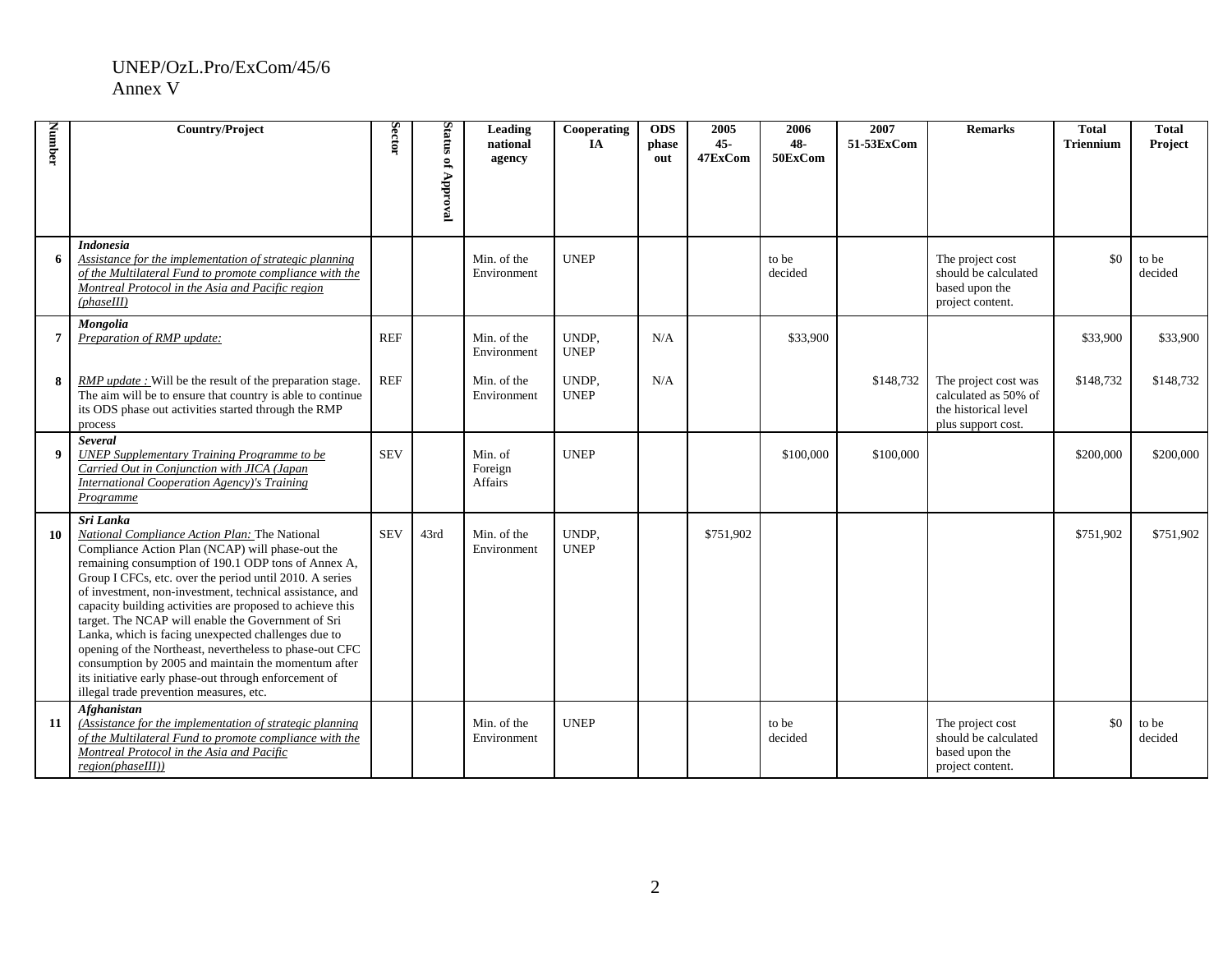| Number | <b>Country/Project</b>                                                                                                                                                                                 | Sector | Status<br>S,<br>ੜ<br>É | Leading<br>national<br>agency | Cooperating<br>IA | <b>ODS</b><br>phase<br>out | 2005<br>45-<br>47ExCom | 2006<br>48-<br>50ExCom | 2007<br>51-53ExCom | <b>Remarks</b>                                                                 | <b>Total</b><br>Triennium | <b>Total</b><br>Project |
|--------|--------------------------------------------------------------------------------------------------------------------------------------------------------------------------------------------------------|--------|------------------------|-------------------------------|-------------------|----------------------------|------------------------|------------------------|--------------------|--------------------------------------------------------------------------------|---------------------------|-------------------------|
| 12     | <b>Bhutan</b><br>(Assistance for the implementation of strategic planning<br>of the Multilateral Fund to promote compliance with the<br>Montreal Protocol in the Asia and Pacific<br>region(phaseIII)) |        |                        | Min. of the<br>Environment    | <b>UNEP</b>       |                            |                        | to be<br>decided       |                    | The project cost<br>should be calculated<br>based upon the<br>project content. | \$0                       | to be<br>decided        |
| 13     | [ subject to amendments, as appropriate]                                                                                                                                                               |        |                        |                               |                   |                            |                        |                        |                    |                                                                                |                           |                         |
|        | <b>Total</b>                                                                                                                                                                                           |        |                        |                               |                   |                            | \$6,941,902            | \$333,900              | \$248,732          |                                                                                | \$7,524,534               |                         |
|        | balance                                                                                                                                                                                                |        |                        |                               |                   |                            | \$10,098               | #VALUE!                | #VALUE!            |                                                                                | \$572,534                 |                         |
|        | Budget cap for bilateral projects (20 % of Japanese<br>contribution to MLF)                                                                                                                            |        |                        |                               |                   |                            | \$6,952,000            | to be<br>decided       | to be decided      |                                                                                | \$6,952,000               |                         |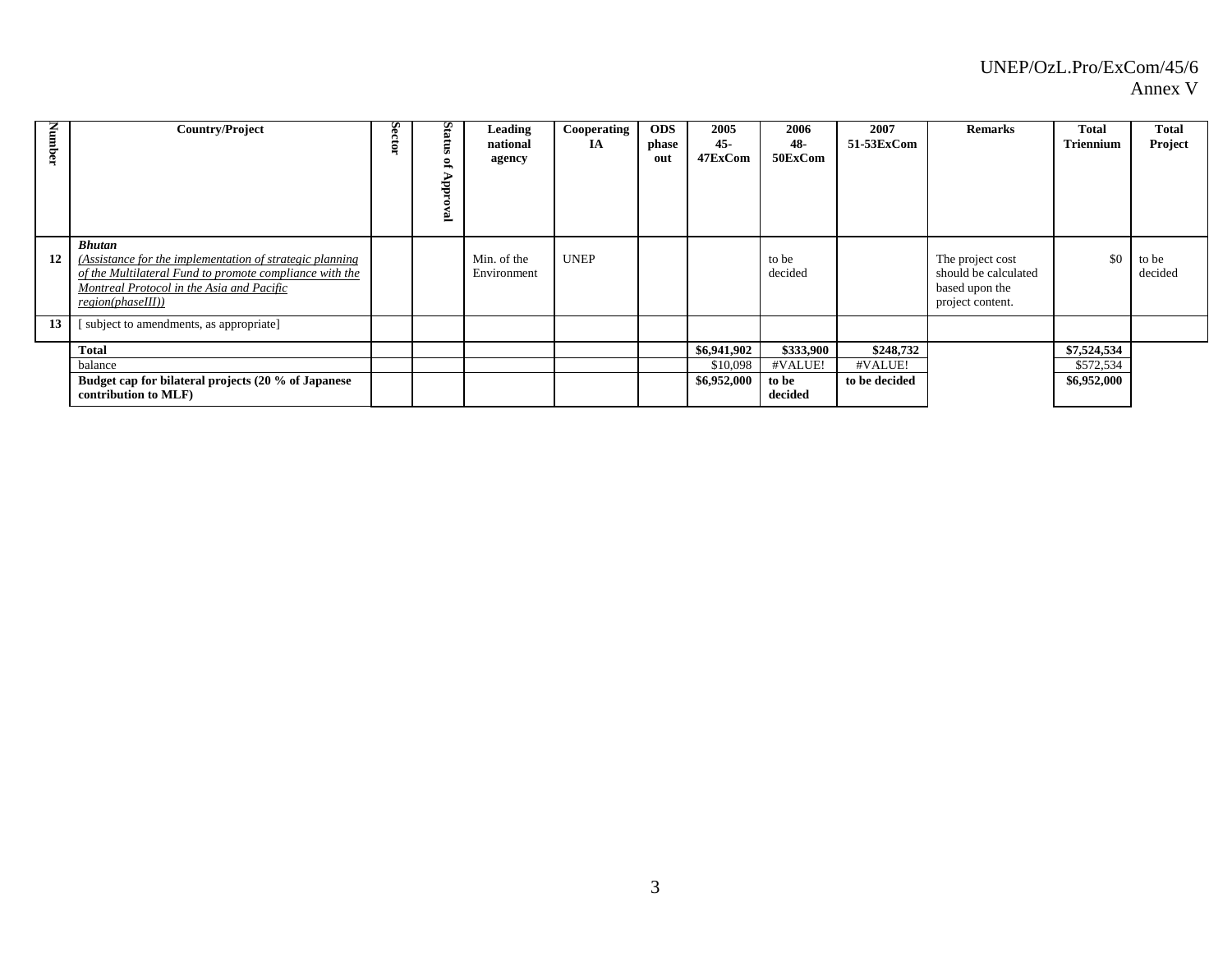# **ANNEX VI**

# **2005-2007 BUSINESS PLAN FOR SWEDEN**